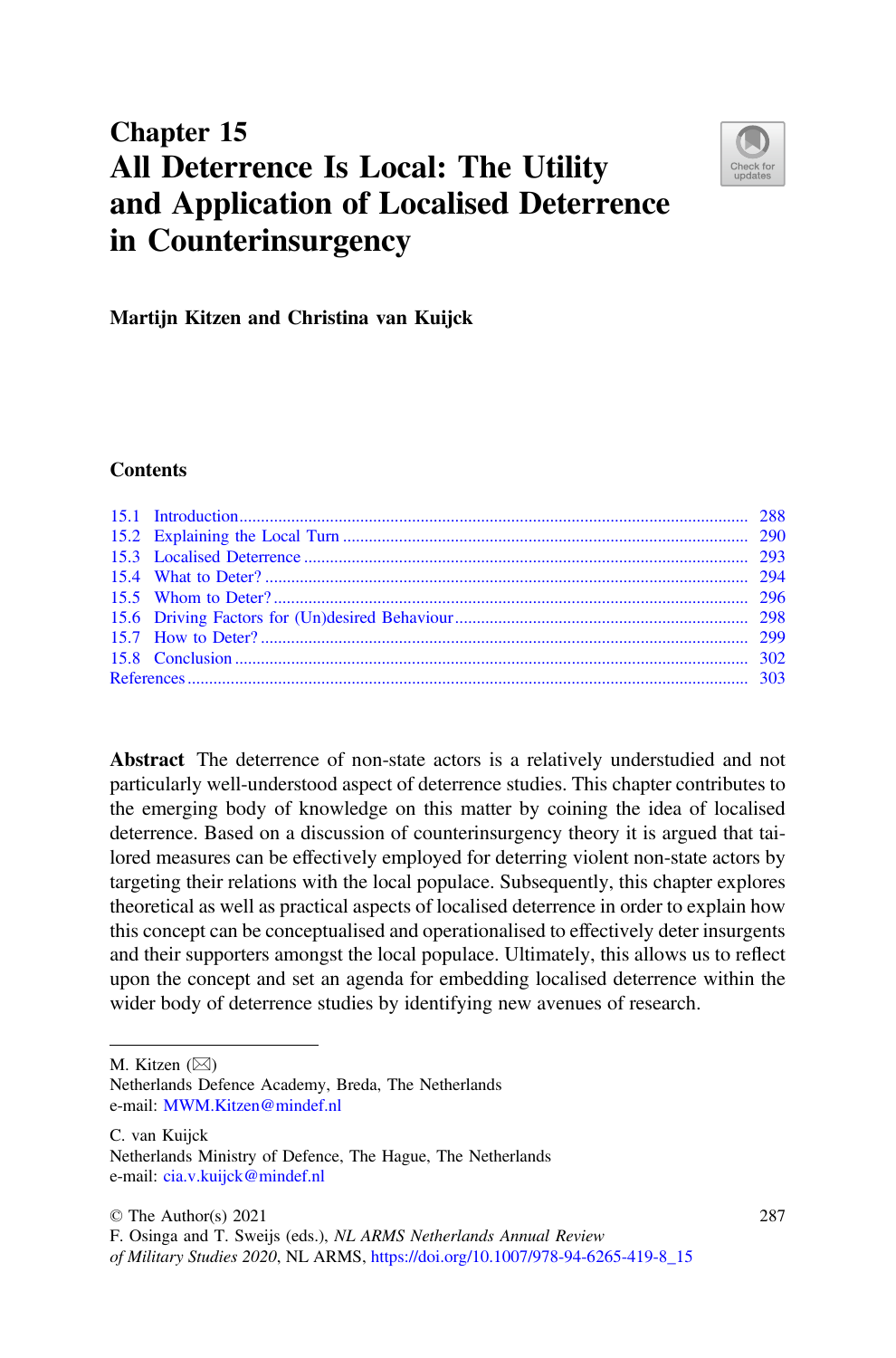<span id="page-1-0"></span>**Keywords** (Localised) deterrence  $\cdot$  non-state actors  $\cdot$  local population  $\cdot$  counterinsurgency

## 15.1 Introduction

Deterrence has always been a crucial element in the fight against irregular opponents.<sup>1</sup> Due to the nature of such adversaries this application not only required deterring the actual fighters and other members of irregular groups, but also their supporters among the local populace. In colonial warfare, for example, this led to the wide-spread use of exemplary force as a means for punishing locales in which irregular adversaries thrived, while also sending a message to the opponent as well as the wider population. Gradually, however, an awareness emerged that in the long run the brutalities in which this approach typically resulted outweighed the success on the short term as the government's authority was almost continuously challenged. Moreover, especially in case of liberal democracies, the shifting of ethical, judicial and political standards rendered the use of force against the local population no longer acceptable. While all of this altered the application of deterrence in irregular warfare, practices like starvation and forced migration could be observed well into the second half of the twentieth century. In today's Western interventions such methods have been completely replaced as the emphasis lies on the use of persuasive methods for winning the support of the local population. But, how is it then possible to deter irregular opponents such as violent non-state actors that interact with and hide among the local population?

Deterrence studies first emerged during the Cold War in which the concept was crucial for maintaining a strategic balance between the two rivalling superpowers. From this background, it is fully understandable that the field has traditionally focused on interstate competition at the strategic level. More recently, however, violent non-state actors have gained an increasingly important role in the international security environment. It is not surprising, therefore, that there is a growing interest in the utility of deterrence vis-à-vis such opponents. In this regard, Chap. 14 by Shamir and Chap. 19 by Jakobsen offer valuable and much-needed insights for forwarding the understanding of the concept's application outside its traditional context. Yet, overall deterring violent non-state actors remains a relatively understudied aspect of deterrence studies. Partially, this can be ascribed to the tactical nature of this specific form of deterrence. Contrary to the classical notion, which emphasizes strategic level efforts to change the behaviour of states in the international system, the utility of deterrence against non-state actors typically involves

<sup>&</sup>lt;sup>1</sup>Kitzen [2016](#page-19-0), pp. 107-174.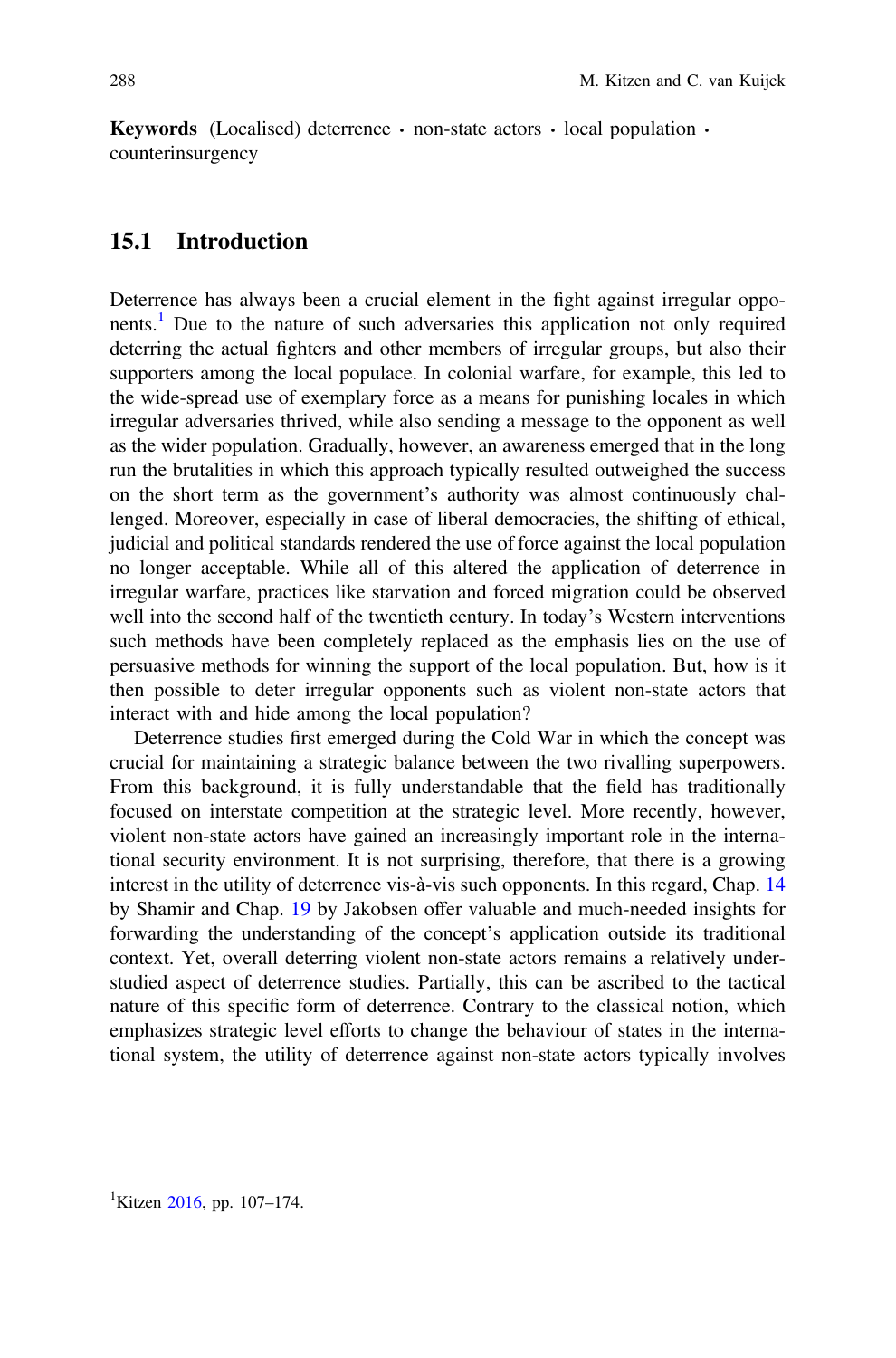'the immediate behaviour of individual people or small groups' with potentially strategic implications.<sup>2</sup> Wilner, among others, has repeatedly pointed at the far-reaching ramifications of this different focus for deterring extremist violence.<sup>3</sup> In such cases punishment and denial—the mainstays of classical deterrence—do not suffice as it is also crucial to target what the opponent believes through delegitimisation. Consequently, the cost-benefit analysis underlying the application of deterrence should take the perception of the target audience into account. Influencing the opponent requires a thorough understanding of cultural values and circumstances. A profound insight into the local context, thus, is key for successfully deterring violent non-state actors. Or in other words, in such cases all deterrence is local.

This chapter seeks to contribute to the expanding body of knowledge on the deterrence of non-state actors by focusing more closely on what we label 'localised deterrence'; i.e. the tactical application of deterrence based on the specifics of the local situation. Thus far, research in this field has mainly focused on the fight against terrorist organisations.<sup>4</sup> We aim to broaden this scope by discussing the localised nature of this particular form of deterrence from the perspective of counterinsurgency. The Global War on Terror and the fight against the Islamic State, after all, have demonstrated that dealing with extremist groups might not only require the implementation of a counterterrorism strategy, but also the conduct of counterinsurgency in unstable countries. Moreover, as today's violent non-state actors have become increasingly capable of interacting with populations and challenging weak governments, fighting insurgencies will remain a relevant theme in future warfare. The renewed competition for global influence among big powers, in this regard, is expected to augment this as 'grey zone tactics' might encompass the exploitation of non-state groups as proxies in order to destabilize states.<sup>5</sup> Our focus on counterinsurgency, thus, not only serves to widen the scope of the field, but is also prompted by the reality of modern warfare. Yet, this choice might not be obvious to all as counterinsurgency is mostly associated with 'winning the hearts and minds', which seemingly does leave little space for deterrence. As we will explain below, however, counterinsurgency as a form of irregular warfare in the first place is a highly dynamic contest between adversaries that inherently—and inevitably—involves coercion and therefore also deterrence.<sup>6</sup>

While we here coin the term localised deterrence, this chapter does not intend to build a theory or provide a comprehensive overview of its application. Our contribution should be considered a first attempt to introduce the concept as a distinctive object within the field and to identify new avenues for advancing the state

<sup>&</sup>lt;sup>2</sup>For the distinction between strategic and tactical deterrence, see Johnson et al.  $2002$ , pp. 12–13. <sup>3</sup>Wilner [2010a,](#page-22-0) [b,](#page-22-0) [2011,](#page-23-0) [2013,](#page-23-0) [2015a,](#page-23-0) [b;](#page-23-0) Wenger and Wilner [2012](#page-22-0); Long and Wilner [2014](#page-20-0). See also Buesa and Baumert [2018](#page-17-0); Cherney and Murphy [2019;](#page-17-0) Elbahy [2019](#page-18-0); Lieberman [2019](#page-20-0). <sup>4</sup>Breekveldt and Kitzen [2019,](#page-17-0) p. 13.

<sup>&</sup>lt;sup>5</sup>Cohen et al. [2020,](#page-17-0) p. 7.

<sup>6</sup> Kitzen (forthcoming).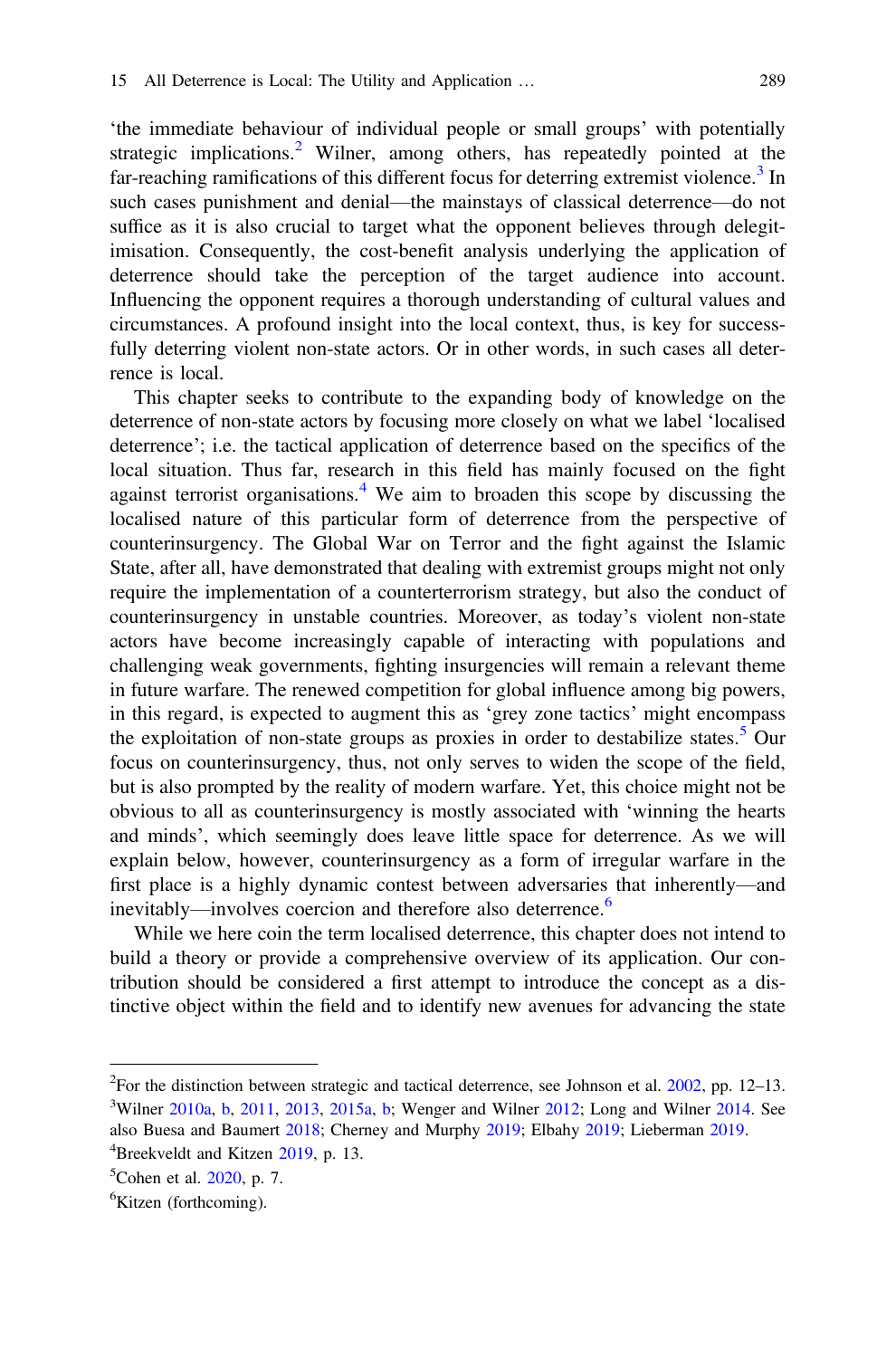<span id="page-3-0"></span>of knowledge in the area of deterring non-state actors. To do so, we will first discuss the utility of localised deterrence in counterinsurgency from a theoretical perspective. This allows us to subsequently expand on this basis to obtain a fundamental understanding of the concept and identify germane issues with regard to its practice as well as the adjoining intricacies and challenges. Ultimately, the combined theoretical and practical insights serve to reflect upon the concept and set an agenda for expanding the body of knowledge by introducing localised deterrence as a specific subject of deterrence studies.

# 15.2 Explaining the Local Turn

Why does localised deterrence matter in counterinsurgency? Answering this question first requires us to clarify how the concept fits in with counterinsurgency theory. Therefore, our exploration starts with a discussion of the logic underlying counterinsurgency which will allow us to understand how localised deterrence might be used for fighting insurgencies. This section thus explains the rationale of localised deterrence as a tool of counterinsurgency.

In counterinsurgency state and non-state actors vie for control over and support of the population. As such, obtaining legitimacy is a key objective for all parties involved in this violent struggle.<sup>7</sup> Legitimacy is essentially understood as the acceptance and justification of authority based on social constructs, and is influenced by local culture, norms, values and beliefs. $\frac{8}{3}$  Hence the importance of gaining a local understanding, as, among others, reiterated in NATO's AJP-3.4.4. Counterinsurgency (2016), which states that 'an effective counter-insurgent force needs to have a(n) (often hard-earned) cultural understanding as well as a more general understanding of the societal, economic and political landscape of the affected country'. Or in other words, in counterinsurgency 'societal context is king'.<sup>9</sup> A profound insight into the local social landscape and culture is not only pivotal for obtaining legitimacy, but also for denying support to the adversary, to influence relevant audiences on the basis of their motivations and drivers, and to obtain intelligence about the insurgents and their activities.<sup>10</sup> Ultimately this boils down to the fact that in counterinsurgency, a thorough understanding is imperative in order to obtain control over the target society while simultaneously preventing the opponent from doing so. Kilcullen, in this regard, has conceptualised this struggle as 'competitive control' which typically is won by the actor that manages

<sup>&</sup>lt;sup>7</sup>Clayton and Thomson [2014](#page-17-0), p. 922; Kitzen [2017;](#page-19-0) Brathwaite and Konaev [2019,](#page-17-0) p. 5. See also AJP-3.4.4, no. 203.

<sup>&</sup>lt;sup>8</sup>Suchman [1995](#page-22-0), p. 574; Hurd [1999;](#page-18-0) Reus-Smit [2007;](#page-21-0) Toros [2008;](#page-22-0) Andersen and Taylor [2008](#page-16-0), p. 513; Beetham [2012](#page-17-0), p. 123; Lamb [2014,](#page-19-0) p. 17; Gawthorpe [2017,](#page-18-0) pp. 841-2.

 $^{9}$ Kitzen [2016](#page-19-0), p. 544. See also Payne [2013](#page-21-0); Schutte [2015](#page-22-0).

<sup>&</sup>lt;sup>10</sup>Jardine and Palamar  $2013$ , p. 591; Barfield  $2014$ ; Johnson and Zellen  $2014$ , p. 7; Patterson  $2016$ , pp. 41, 56; Warren [2016](#page-22-0), p. 55.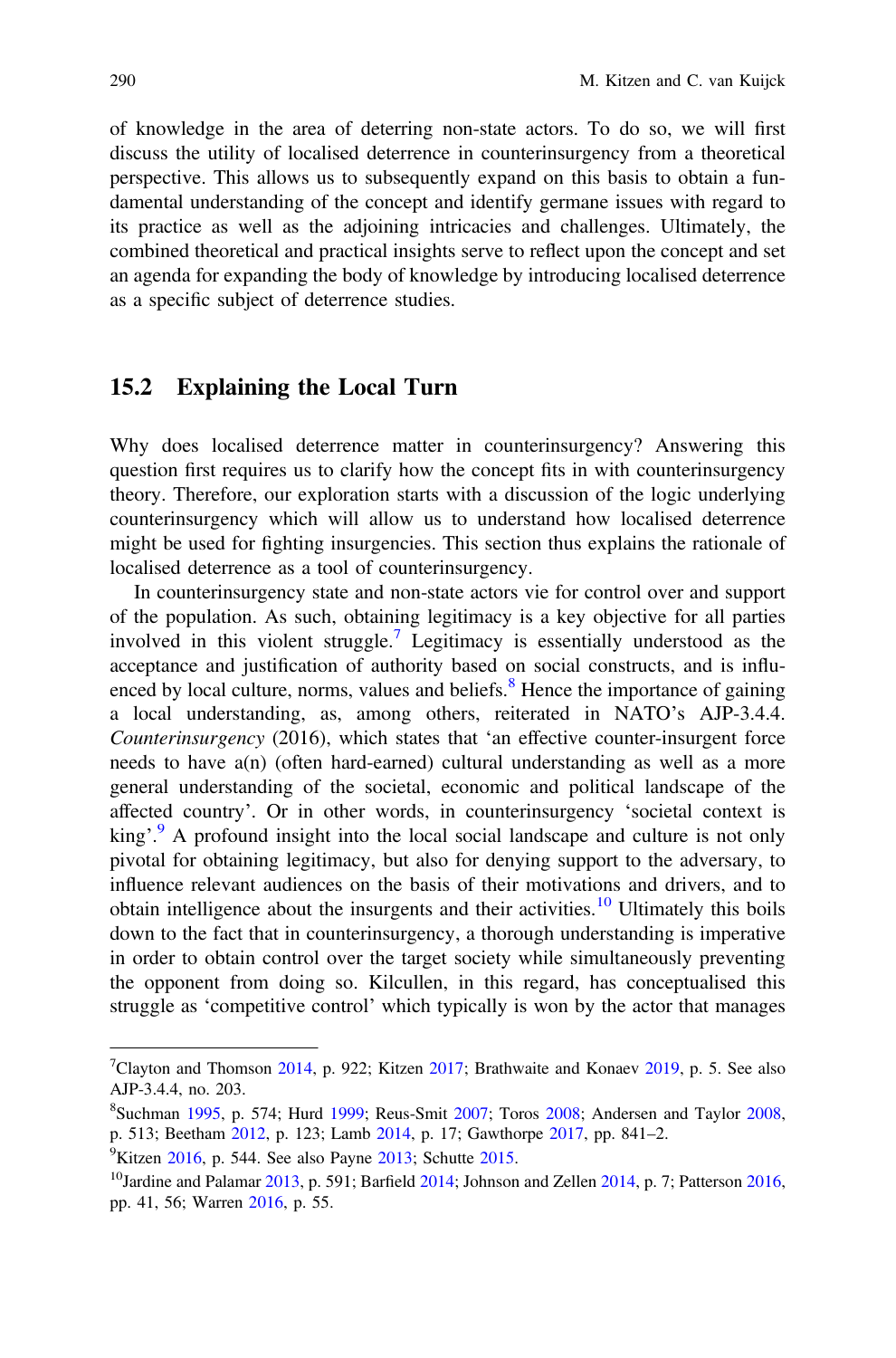to impose a predictable, normative, ordered system 'that tells them [the people] exactly what they need to do, and not to do, in order to be safe'.<sup>11</sup>

Thus, both insurgents and counterinsurgents, compete to establish, enhance and maintain control over the population, denominated contested control.<sup>12</sup> Control, in this context, is defined as the capability of one societal agent to influence the circumstances of action of others. $\frac{13}{2}$  Insurgents use various violent methods to obtain such control, including terrorism, which is characterised by the threat or use of violence to obtain publicity and spread a message of fear.<sup>14</sup> While terrorism is a tactic that can be employed by insurgents, insurgencies typically rely more heavily on political subversion and guerrilla warfare to exploit and address political grievances for achieving local change. Whereas terrorists do not necessarily need popular support, insurgents require the support (or at least acquiescence) of the population to win the struggle for control. Consequently, insurgencies employ hybrid strategies that not only target the state and its incumbents, but also seek to influence the relevant populace by either reaching out to the people or by imposing fear through the use of systematic terrorist attacks.<sup>15</sup> It is important to reiterate here that work in the field of deterring non-state actors has typically focused on terrorism and extremist organisations who seek to influence their target audiences through sustained (symbolic) violence. Whereas the labels for different types of violent non-state actors are often used interchangeably—especially by politicians, insurgencies are more complicated due to their hybrid character and their intricate interactions with the local population. Contrary to terrorists, insurgents might prefer political subversion and only employ terrorist tactics if necessary. Consequently, this chapter's adoption of the counterinsurgency perspective also serves to widen the scope of deterrence theory with regard to its application against violent non-state actors.

Counterinsurgents, on their turn, seek to obtain control through either collaboration with the population or by establishing dominance through the use or threat of force. The Western model of population-centric counterinsurgency focuses on the former and is often characterized as the 'hearts-and-minds' approach. Its emphasis lies on gaining popular support by enhancing state legitimacy through the use and creation of persuasive programmes and incentives as well as the provision of

 $11$ Kilcullen [2013](#page-19-0), p. 126; Kilcullen [2016,](#page-19-0) pp. 153–154.

<sup>&</sup>lt;sup>12</sup>Black [2016,](#page-17-0) pp. 11, 111, 189; Kilcullen [2013,](#page-19-0) p. 133.

<sup>&</sup>lt;sup>13</sup>Giddens [1986](#page-18-0), p. 283; Wong [2009](#page-23-0), p. 3; Lukes [2005](#page-20-0), pp. 21–22, 74; Kitzen [2016](#page-19-0), p. 35.

 $^{14}$ Lutz and Lutz [2010](#page-20-0), pp. 351–352; O'Gorman [2011](#page-21-0); Kiras [2012,](#page-19-0) pp. 234–237; Kim and Blank [2013,](#page-19-0) pp. 918–920; Kiras [2013](#page-19-0), pp. 175–176; Bourne [2014,](#page-17-0) pp. 225, 246–247; Metz [2012a,](#page-20-0) p. 38; Mabon [2015,](#page-20-0) p. 7; Mazarr [2015,](#page-20-0) p. 62; Musgrave [2015;](#page-21-0) Bunker [2016,](#page-17-0) p. 7.

<sup>&</sup>lt;sup>15</sup>For the broad discussion on the difference between insurgencies and terrorism see Schmid  $2011$ . See also Wilner [2010b;](#page-22-0) Gross Stein [2012](#page-18-0), p. 48; Metz [2012b;](#page-20-0) Romano [2012,](#page-21-0) pp. 246–247; Kim and Blank [2013,](#page-19-0) pp. 918–920; Moghadam et al. [2014;](#page-21-0) Unal [2016;](#page-22-0) Johnston [2018.](#page-19-0)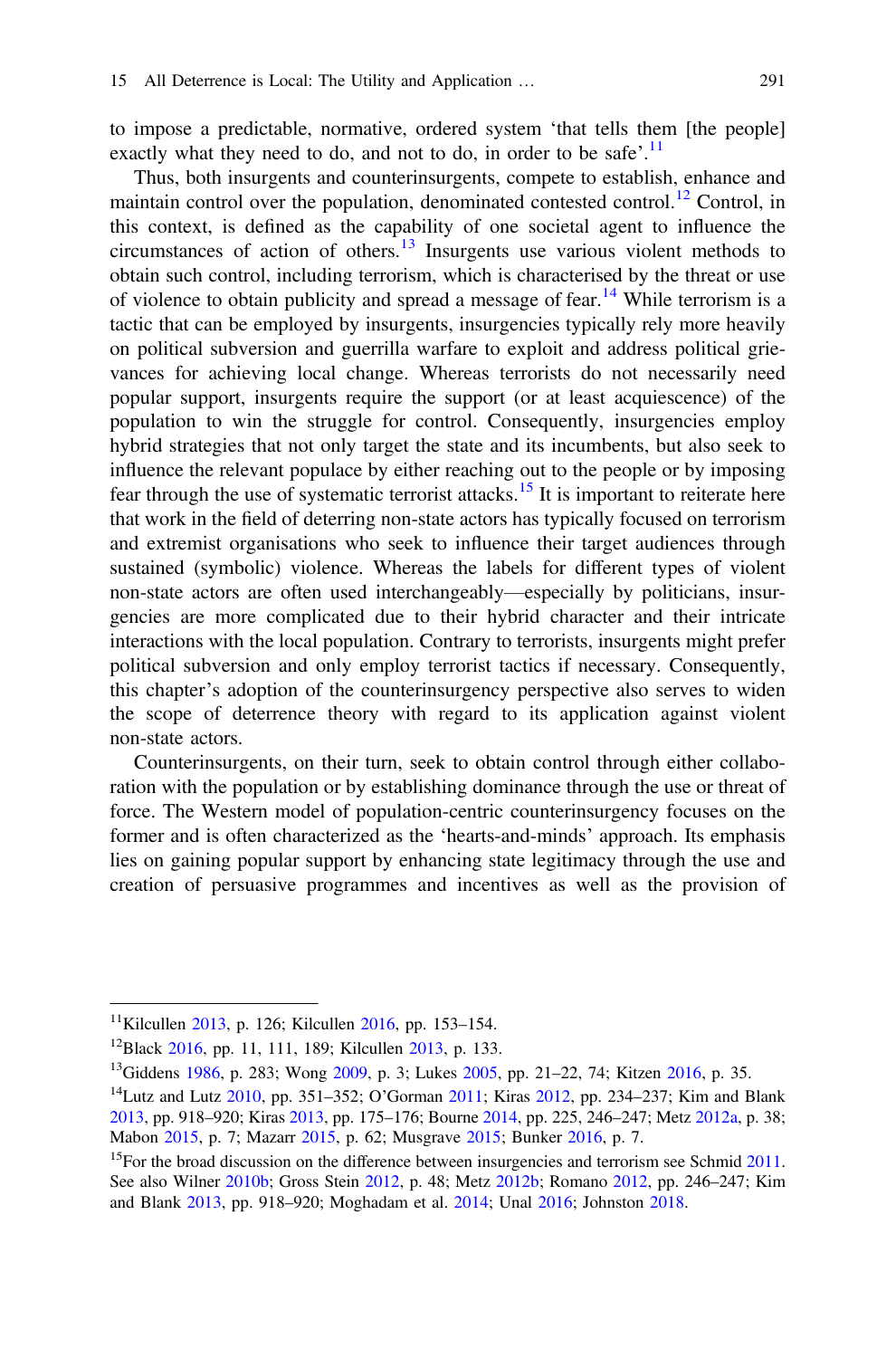security.<sup>16</sup> The second approach, also known as the authoritarian model, seeks to establish unquestioned dominance by coercing both the enemy and the population.<sup>17</sup> In reality the divide between these two models is more nuanced, since they both use a mix of coercive and persuasive strategies—though the West typically focusses on persuasion, and authoritarian regimes more on coercion.<sup>18</sup> Additionally, the exact approach is not only influenced by regime type, but also by other factors like, for instance military culture.<sup>19</sup> While both models use different methods and means, they share the goal of enhancing and spreading state control.<sup>20</sup>

On the other hand, the authoritarian approach is problematic from a Western perspective due to its reliance upon force. The Western model itself overemphasises persuasive hearts-and-minds methods, which might be insufficient for establishing control. This is supported by the historical track record of Western counterinsurgency which proves that success is notoriously hard to achieve, as has yet again been illustrated in Iraq and Afghanistan. Moreover, today's conflicts have become even more complicated as they typically involve several types of actors with different motivations and interests. Consequently, depending on the local situation, coercion—compellence, and/or deterrence—might prove to be more effective. $21$ 

This inability to incorporate a broader range of methods for increasing the effectiveness of the counterinsurgency approach at the grass roots level is further enhanced by the fact that strategic decision-making almost exclusively takes place from a top-down perspective.<sup>22</sup> Contrastingly to counterinsurgency's localised nature, the crucial bottom-up view needed for understanding the way the local context informs people's choices, or 'strategies of survival', in a situation of violent contention is lacking.<sup>23</sup> This further hampers the ability to determine which tool(s) on the continuum ranging from persuasion to force (which will be dealt with below) should be employed for attaining the desired effect of enhanced control over the populace. $^{24}$  Indeed, instead of taking a top-down, outsider or *etic* perspective, effective counterinsurgency first and foremost requires a profound insight into the

<sup>&</sup>lt;sup>16</sup>Katagiri [2011,](#page-19-0) pp. 170–171; Kilcullen [2013,](#page-19-0) p. 141; Kitzen [2016](#page-19-0), pp. 34–35; Hirose et al. [2017](#page-18-0), pp. 48–49.

 $17$ Kilcullen [2006](#page-19-0); Kalyvas [2008,](#page-19-0) p. 111; Kilcullen [2013](#page-19-0), pp. 134–141.

<sup>&</sup>lt;sup>18</sup>See for example DeVore [2013;](#page-18-0) Jardine and Palamar [2013](#page-19-0); Zhukov [2012;](#page-23-0) Larsdotter [2014](#page-20-0); Byman [2016;](#page-17-0) Kitzen [2016](#page-19-0), p. 35; Ucko [2016;](#page-22-0) Gawthorpe [2017](#page-18-0).

 $19$ Kitzen [2012b.](#page-19-0)

<sup>&</sup>lt;sup>20</sup>Byman [2016](#page-22-0), p. 63; Ucko 2016, pp. 30–31; Asal et al. [2019,](#page-17-0) p. 1714.

<sup>&</sup>lt;sup>21</sup>See for example Katagiri [2011](#page-19-0); Kitzen [2012a](#page-19-0); Bebber [2014,](#page-17-0) p. 206; Metz [2017](#page-20-0); Schram [2019](#page-22-0). <sup>22</sup>Mackay et al. [2011,](#page-20-0) p. 98; Harkness and Hunzeker  $2015$ ; Gawthorpe [2017;](#page-18-0) Wong and Guggenheim [2018](#page-23-0); Breekveldt and Kitzen (forthcoming).

 $23$ Migdal [1988](#page-20-0), p. 27.

<sup>&</sup>lt;sup>24</sup>Castro and Coleman [2014,](#page-17-0) p. 635; Liu and Opotow [2014](#page-20-0), pp. 683–4; Jones [2017,](#page-19-0) p. 9; De Tray [2018,](#page-18-0) p. 37.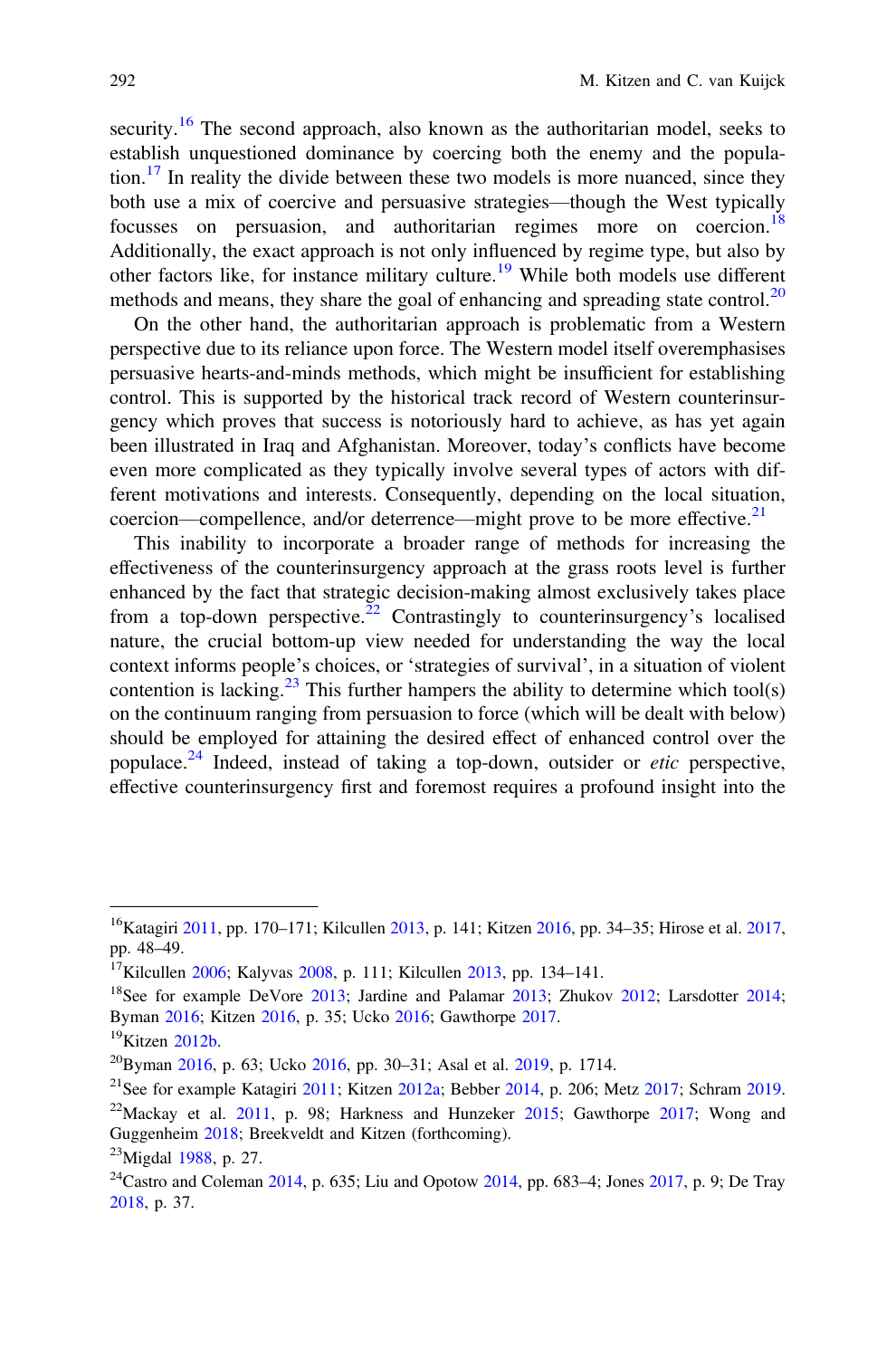<span id="page-6-0"></span>perception of the local population; the so-called *emic* perspective.<sup>25</sup> The resulting understanding serves as an underpinning for deciding upon the most effective course of action at the grass roots level. This might include deterring people from taking an active or supportive role in the insurgency as well as other measures to deter non-compliance with the government. But how does exactly such deterrence materialise?

## 15.3 Localised Deterrence

The local character of counterinsurgency implies that whenever deterrence is applied, this should be tailored to the specifics of the locale in which the struggle for control takes place. Hence, we have labelled this highly-specialized form localised deterrence as it can be applied against violent non-state actors that interact—either through force or persuasion—with a particular society. But how does this approach work? What exactly should be deterred and who should be deterred for that sake? Why do these actors exactly behave in an unintended way? And which methods can be employed for obtaining the desired change in behaviour? In order to conceptualise localised deterrence as a distinctive topic within deterrence studies it is pivotal that we answer these questions from a theoretical perspective as well as discuss salient facets of its operational application.

As mentioned afore, adopting an emic perspective is instrumental in understanding the local context through the eyes of the target audience. Decision-making on the basis of this information allows for customizing the cost-benefit analysis underlying the application of deterrence and thereby overcoming traditional coercion theory's universal bias which assumes that all actors will act in the same way, be it individuals or nations.  $26$  Equally important, a thorough emic understanding also serves to design effective measures of deterrence. In this regard, deterring an opponent or sympathiser among the population is typically achieved through a range of methods that are part of the broader coercive framework and which can be depicted in what we call the influence continuum (Fig. [15.1\)](#page-7-0). As mentioned afore this continuum has force on one extreme and persuasion on the other, and typically all parties in a conflict seek to effectively influence other relevant actors through (a mix of) coercive and/or persuasive methods.<sup>27</sup> Whereas the former focuses on altering behaviour by depriving freedom or autonomy through (the threat of) force or other measures, the latter, for this same purpose, exploits an actor's perception of

<sup>&</sup>lt;sup>25</sup>See for example Lett [1990,](#page-20-0) p. 130; Morris et al. [1999;](#page-21-0) Lune and Berg [2017](#page-20-0), p. 108; Rossman and Rallis [2017](#page-22-0), pp. 101–106; Bergman and Lindgren [2018](#page-17-0); Treadwell [2018](#page-22-0), pp. 294–5.

 $^{26}$ Gross Stein [2012](#page-18-0), pp. 53–4; Argomaniz and Vidal [2015](#page-21-0), p. 176; Nix 2015, p. 4; Pampinella [2015,](#page-21-0) p. 519; Brathwaite and Konaev [2019](#page-17-0), p. 11; Klinger [2019](#page-19-0), p. 22.

<sup>&</sup>lt;sup>27</sup>Kitzen [2016](#page-19-0), pp. 93-101; Van Kuijck [2017](#page-22-0); Perloff [2010](#page-21-0), pp. 17-19; Ledgerwood et al. [2014](#page-20-0), p. 533. See also Filippidou [2020a](#page-18-0), [b.](#page-18-0)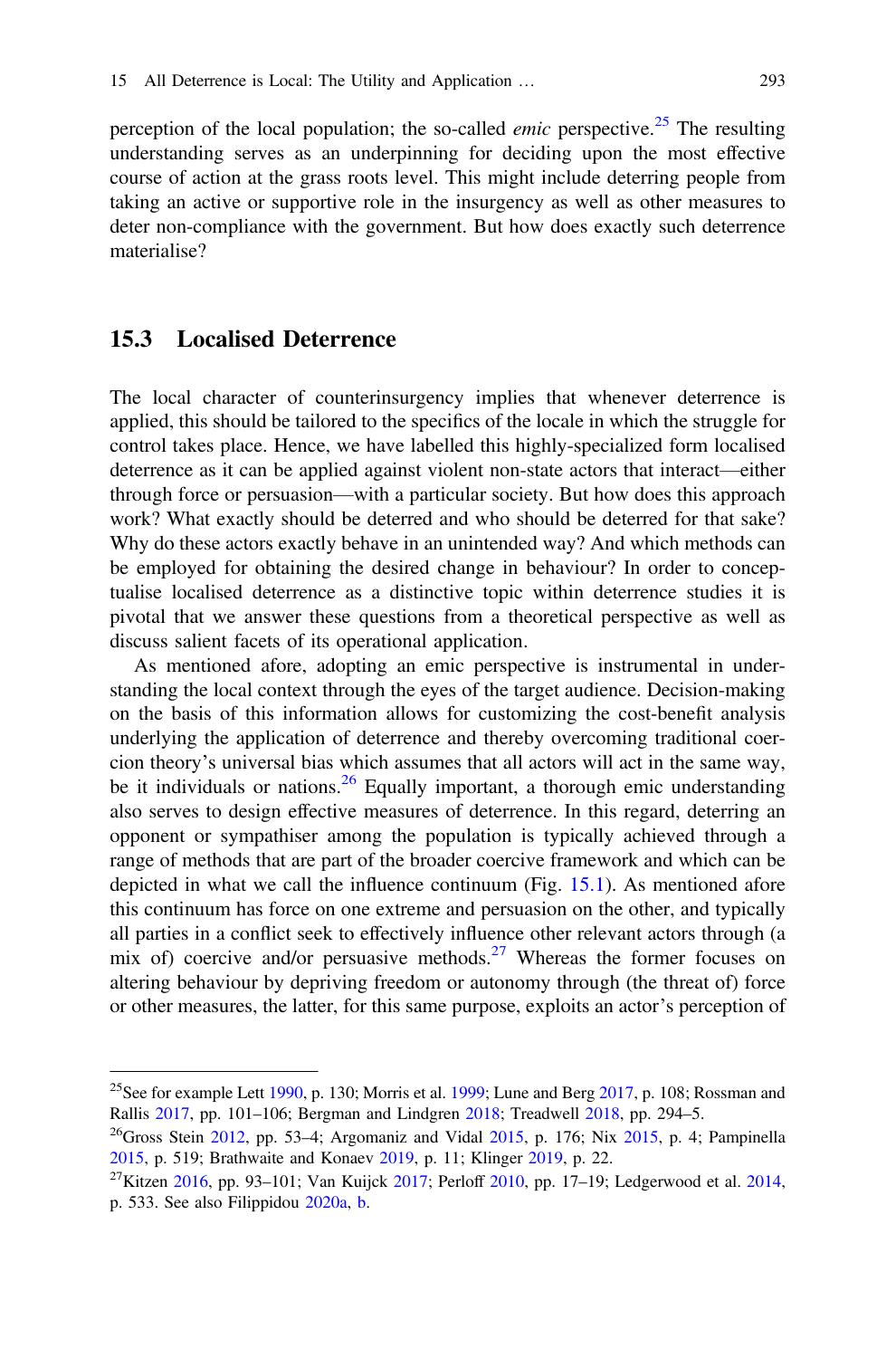<span id="page-7-0"></span>

Fig. 15.1 The influence continuum (Fig. 15.1 is based upon Kitzen [2016](#page-19-0), p. 101.)

free choice through intentional messaging.<sup>28</sup> As the term continuum implies, effectively influencing an actor might require to shift between coercive and persuasive methods or to employ a mix of measures in order to attain the desired effect.

Before deciding upon a method, however, effective localised deterrence first presupposes a clear purpose of what to achieve. When seeking to influence an opponent or social group, it is pivotal to determine which behaviour needs to be deterred. After all, this determines who exactly should be targeted and what specific method(s) should be employed to achieve the intended behavioural change. All of this should be based on a thorough situational awareness that results from an emic understanding of the local conflict dynamics. Such an operational approach to deterrence is described by, among others, Mackay, Rowland, Tatham and Van Kuijck who all recognise that exerting influence must be tailored to the local context.<sup>29</sup> For that purpose, it is pivotal to adopt a multidisciplinary method that allows for identifying triggers and circumstances of behaviour, as well as the different relevant target audiences. Of course, this serves the aim of effectively changing undesired behaviour and attaining the deterrer's goals. In order to obtain a more profound understanding of an operational approach of localised deterrence, we will now deal with its different facets, starting with the rationale of targeting specific behaviour.

# 15.4 What to Deter?

As aforementioned, effective deterrence requires an actor to determine which non-desired behaviour it wants to stop or which desired behaviour it wants to maintain. Often, however, goals remain vague and are not specified into relevant behaviours. In counterinsurgency, for instance, the main aim is to establish control over the population. This, typically, is translated in sub-goals like securing the people, isolating the insurgents, neutralizing the insurgent's subversive effort (while simultaneously enhancing the government's authority) and armed organization, as

<sup>28</sup>Powers [2007;](#page-21-0) Perloff [2010](#page-21-0), pp. 15–19; Miller [2016](#page-20-0).

<sup>&</sup>lt;sup>29</sup>Mackay et al.  $2011$ ,  $2012$ ; Tatham  $2015b$ ; Van Kuijck  $2017$ . The most evolved approach, in this regard is Actor and Audience Analysis (AAA, previously termed Target Audience Analysis or TAA).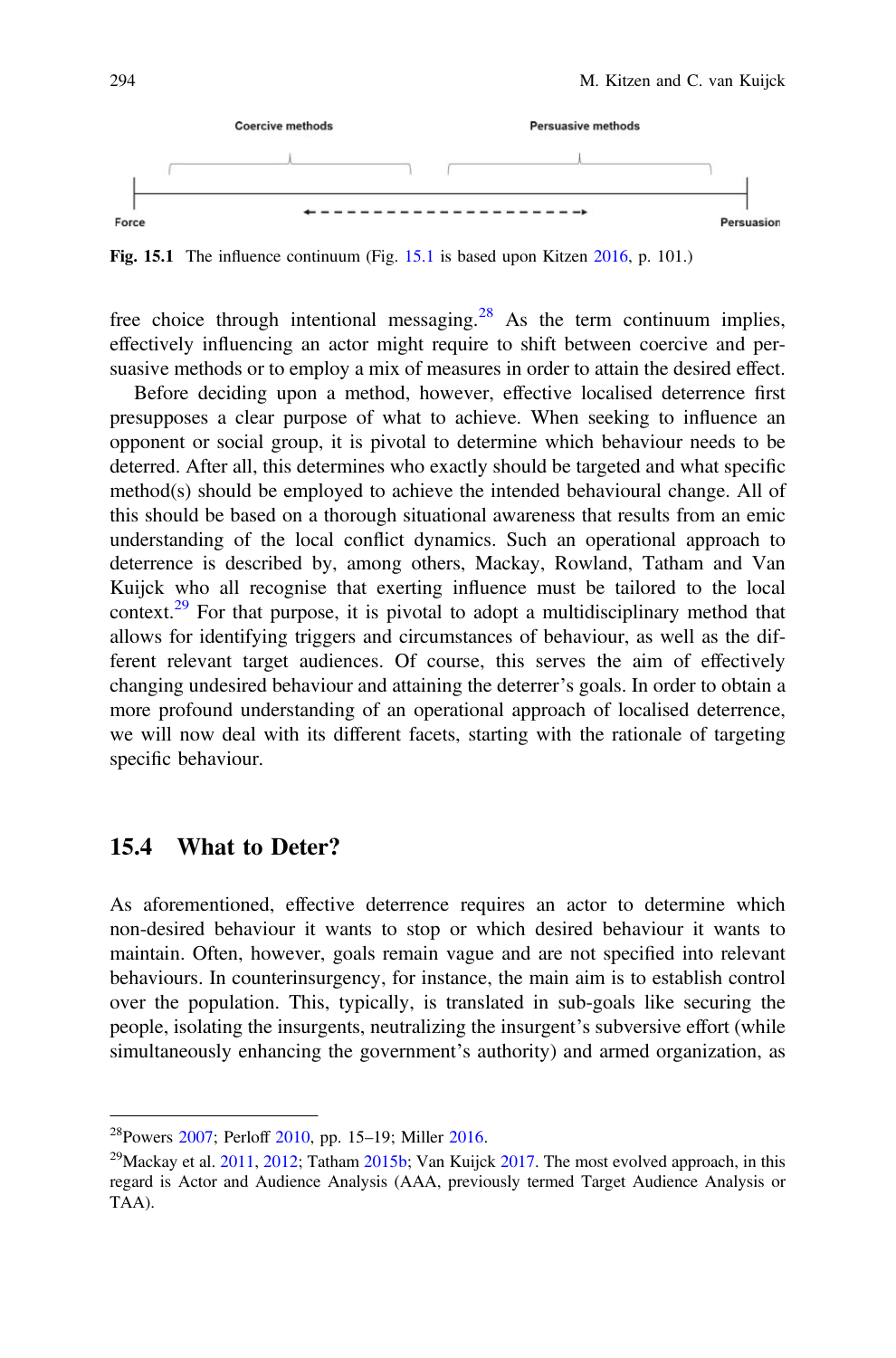well as creating unity of effort among all friendly actors involved in the campaign.<sup>30</sup> Although all of these objectives are relevant, they should be further specified into relevant behaviours that can be targeted. But why is it so important to focus on such specific behaviours?

Whereas traditionally the hearts-and-minds approach emphasizes attitude —'minds'—, this is a particular poor focal point for changing behaviour in circumstances of violent contention. Whilst different attitudes are a factor of consideration, they are only predictive for behaviour under specific conditions that mostly are absent in a conflict zone or do not apply to relevant behaviour.<sup>31</sup> Such specific behaviour itself, however, is a useful indicator that can be measured.<sup>32</sup> An increase in intelligence about the adversary's intents and actions received from the population, for instance, reveals much about a desired behaviour. A decrease in friendly interactions between counterinsurgents and local population, on the other hand, gives a clear indication of the rise of an undesired behaviour. Specific behaviour, therefore, offers a measurable and palpable focal point on which to act.

In the context of deterrence, the main goal would be to identify and forestall non-desired behaviour. This, consequently, should be operationalized as a SMART objective, i.e. being specific, measurable, achievable, relevant, and time-bound.<sup>33</sup> In a struggle for control over the population, it is crucial to determine which different behaviours from both insurgents as well as the local populace should be deterred. Whereas counterinsurgency has traditionally focused on attitudinal approaches such as bringing about a shift from impartiality towards support for the government, this has remained very much an intangible and unmeasurable objective. Focusing on behaviour overcomes this problem by first seeking to understand why the population matters. As people, among others, provide food, funding, supplies, resources, sanctuary, information and recruits to the party they support, various relevant behaviours can be distinguished.<sup>34</sup> Examples of non-desired behaviour include collaborating with the insurgents by taking up arms, placing IEDs (Improvised Explosive Devices), delivering food, money, or other specific resources, and withholding crucial information from the counterinsurgents. Similarly, insurgent behaviours such as murdering, maiming or raping civilians, spreading propaganda and night-letters, kidnapping of important key figures, armed robbery, theft, and

<sup>30</sup>See AJP-3.4.4. 2016, nr. 0404.

<sup>31</sup>Ajzen and Timko [1986;](#page-16-0) Olson and Zanna [1993;](#page-21-0) Courneya [1995](#page-18-0); Glasman and Albarracín [2006](#page-18-0). For an overview of why attitudes are poor predictors of behaviour, see Mackay et al. [2011](#page-20-0); Payne [2013;](#page-21-0) Khalil [2014;](#page-19-0) Tatham and Le Page [2014,](#page-22-0) [2015a](#page-22-0), [b;](#page-22-0) Tatham and Giles [2015.](#page-22-0)

 $32M$ ackay et al. [2011,](#page-20-0) pp. 95–98, 169–170; Tatham and Le Page [2014](#page-22-0), pp. 12–13; Paul et al. [2015a](#page-21-0), p. 74; Petit [2019](#page-21-0), p. 3.

<sup>33</sup>Paul et al. [2015a](#page-21-0), pp. 73–78; Paul et al. [2015b,](#page-21-0) pp. 23–27.

<sup>&</sup>lt;sup>34</sup>Patterson [2016](#page-21-0), pp. 41, 49; Hirose et al. [2017,](#page-18-0) pp. 49–50; Hultquist [2017](#page-18-0), pp. 510–511; Pechenkina and Bennett [2017](#page-21-0); Rueda [2017,](#page-22-0) pp. 1627–8; Luttikhuis [2018](#page-20-0); Asal et al. [2019,](#page-17-0) p. 1714; Brathwaite and Konaev [2019](#page-17-0); Pechenkina et al. [2019,](#page-21-0) p. 546; Silverman [2019](#page-22-0), pp 1461–2.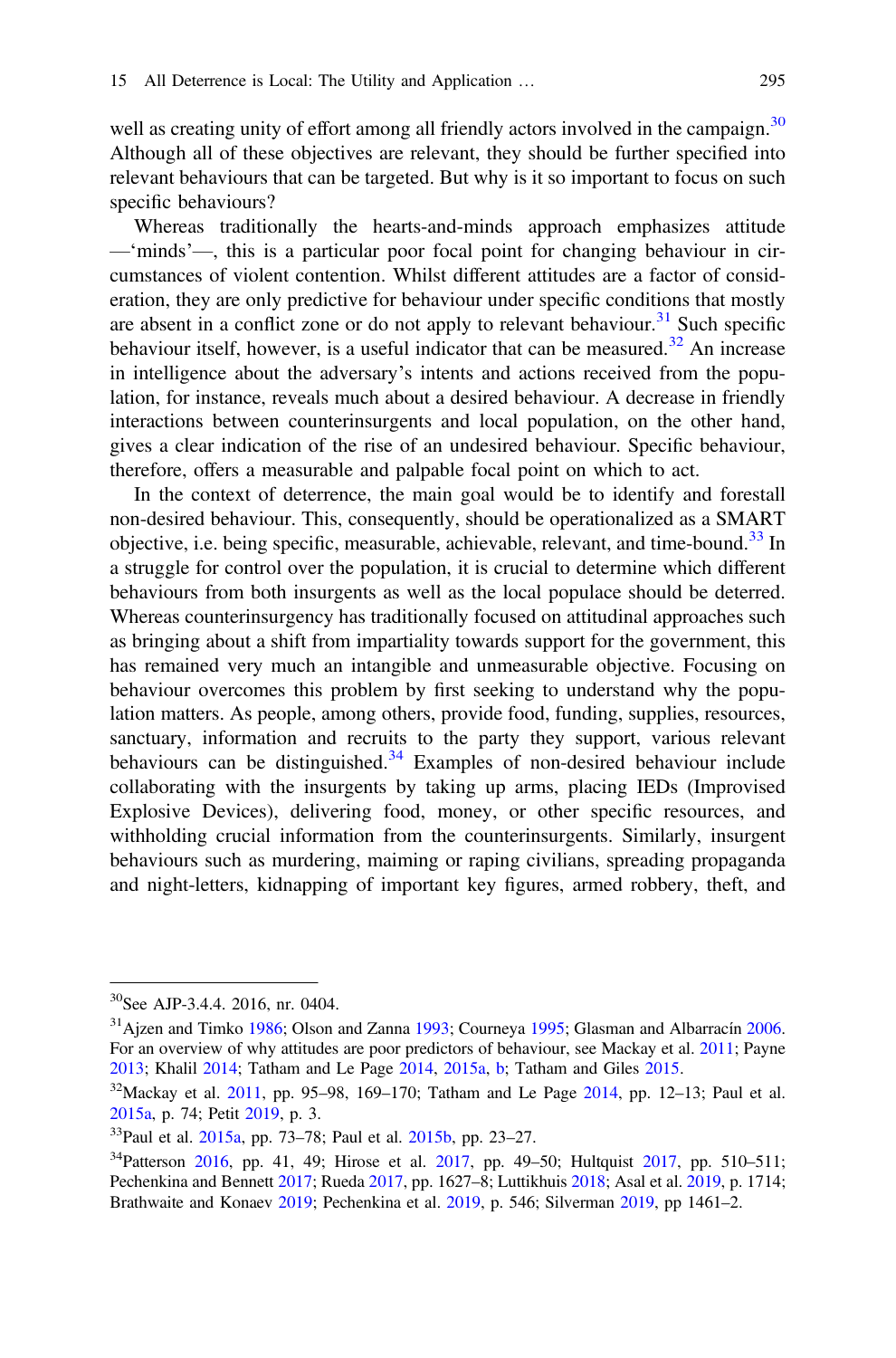<span id="page-9-0"></span>destruction of property can be targeted. $35$  For instance, the Taliban still relies on opium, hashish trafficking, and levying taxes for their funding.<sup>36</sup> This would entail different behaviours under the concept of "Taliban Funding", such as poppy cultivation, the transportation of opium, and the use of smuggling routes. Looking at poppy cultivation, one needs to understand which different behaviours form this specific non-desired behaviour, which can include exchanging money for protection of the crops, buying relevant materials for growing poppy, and planting the seeds. Campaigns were conducted between 2006 and 2013 (with exaggerated reports of crop destruction and allegations of corruption) to deter the population from growing poppy and the funding of the Taliban, but the opposite happened. Instead of understanding that poor households prefer low-risk activities in the high-risk environment of Afghanistan and addressing this issue by taking into account the various behaviours, the campaign resulted in the rise of antipathic behaviour towards the government.<sup>37</sup>

Wilner has reiterated the importance of identifying such measurable factors like behaviour for deterring violent non-state actors.<sup>38</sup> Moreover, he has pointed out that with regard to the use of force, measuring the amount of violence is insufficient. Instead, assessing the type, nature, time-period and changes of violence will offer a better understanding of the behaviour involving the use of force and the way to address it. Thus, effective deterrence first and foremost requires identifying the target behaviour, which subsequently allows for identifying the relevant audience.

# 15.5 Whom to Deter?

Elsewhere in this volume Jakobsen states that an increasing number of actors can be potentially deterred in modern conflicts. In counterinsurgency, a myriad of actors is present. Typically, this is perceived in terms of a distinction between friendly, neutral, and hostile audiences.<sup>39</sup> Furthermore, active and passive supporters of both sides play a role in the violent struggle, and different categories of membership of insurgencies can be distinguished (leaders, armed elements, cadres, auxiliaries, underground, and mass base). Effective deterrence, however, requires a focus on the group(s) most relevant to the defined undesired behaviour. Hence, identification and

<sup>&</sup>lt;sup>35</sup>See e.g. Johnson [2007;](#page-19-0) Dietz [2011;](#page-18-0) Clarke [2015;](#page-17-0) Glenn [2015](#page-18-0), pp. 148–9; Patterson [2016,](#page-21-0) p. 56; Cancian [2017](#page-17-0). See also AJP-3.4.4, nos. 0221-2, 0226, 0252-0258.

 $36$ See for example Norwegian Ministry of Foreign Affairs and Ministry of Defence [2016,](#page-21-0) p. 126; Financial Transactions and Reports Analysis Centre of Canada [2018.](#page-18-0)

 $37$ Mansfield  $2017$ ; Minoia and Pain  $2017$ ; Secure Livelihoods Research Consortium  $2017$ . 38Wilner [2010b](#page-22-0), pp. 323–324.

<sup>39</sup>AJP-3.4.4 2016, nos. 0219, 0229. Friendly, Hostile and Neutral audiences are mentioned throughout the entire doctrine. Other examples are sources of external support, e.g. influential individuals and criminal organisations (no. 0227) and 'other actors', such as neighbouring countries (nos. 0330-0337).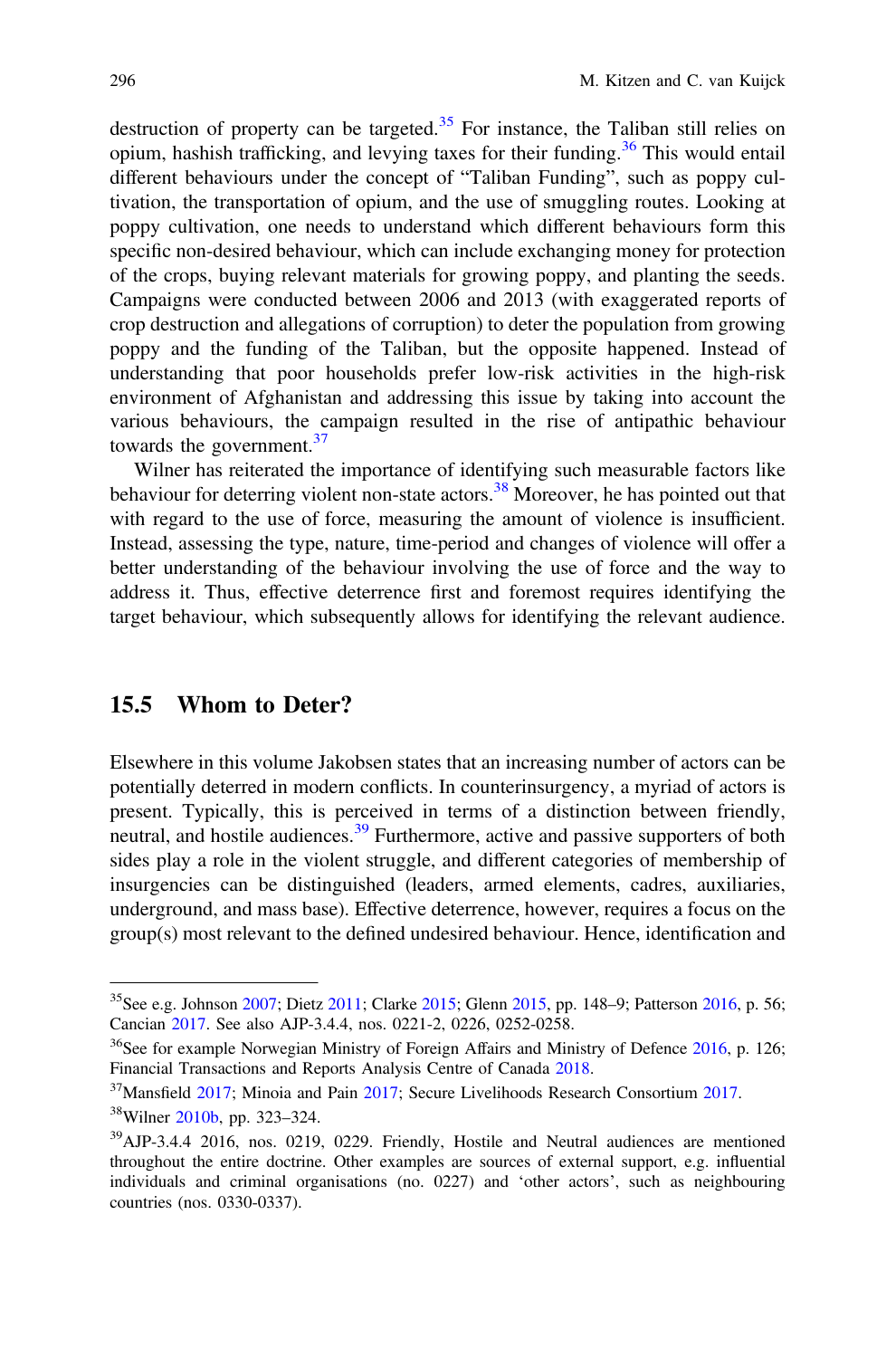segmentation of involved actors is pivotal and should be as specifically as possible.<sup>40</sup> Again, it should be stressed that this depends on the target behaviour. For example, if a state seeks to deter foreign fighters from joining insurgencies, it not only needs to determine who travels to the conflict zone, but it also should identify the relevant intermediaries. The more specific the behaviour is, the more accurate the relevant target audience can be identified in order to design and implement an effective intervention strategy.

Depending on the local context relevant target audiences can be segmented in categories such as gender, country of origin, age, occupation, and socio-cultural or ethnical background. In case of the aforementioned example the target audience, for instance, consists of male and female foreign fighters aged 18–25 from Europe that travel to another country to join an insurgency, and smugglers instrumental in providing travel tickets and false passports. $4^{1}$  Another illustration is provided by the identification of vulnerable groups that might be potentially tempted to actively support an insurgency with the state they live in. Boko Haram's target audience in Nigeria e.g. can be divided into, among others, illiterate minors with difficult upbringings, and unemployed young males.<sup> $42$ </sup> A second real-life example of the diversity of the relevant audience is provided by of Al-Shabaab, which receives funds from different sources and groups, either voluntary or involuntary. This, among others, is illustrated by the extremist group's tactic of trading and taxing of charcoal. When seeking to deter Al-Shabaab's funding of insurgent groups, this requires not only influencing behaviour of its members, but also of truck drivers and smugglers who transport charcoal from different locations, as well as the manufacturers and labourers who produce that charcoal.<sup>43</sup> Identifying the relevant audiences, however, can even become more complicated in case of violent non-state actors consisting of an intricate web of interconnected networks as is the case with Al-Qaeda in the Islamic Maghreb (AQIM), which receives funds through various sources. One such source concerns a minor criminal activity involving sales of luxury vehicles through family networks and individuals in Guinea-Bissau and Mauritania. In this case, relevant audiences would include sales persons and companies of luxury vehicles, the transporters of the luxury vehicles, family members that provided transfer services in order to trace the transactions, and the high-end buyers that can afford and actually buy these luxury vehicles.<sup>44</sup>

Since it is often impossible to target all identified audiences, it is necessary to make sense of the different categories and prioritize them for the purpose of deterring non-desired behaviour. Therefore, relevant groups should be categorized

<sup>&</sup>lt;sup>40</sup>This is an approach that comes from communication and marketing sciences, though it is also used for ethnographic purposes. See for example Kim [2014,](#page-19-0) p. 89; Cwalina et al. [2015](#page-18-0), p. 70, 106; Drumwright and Murphy [2015](#page-18-0), pp. 180, 186; Maison [2019,](#page-20-0) pp. 60–62, 132.

<sup>&</sup>lt;sup>41</sup>See for example the Soufan Group [2015;](#page-22-0) Benmelech and Klor [2016](#page-17-0); OSCE [2018](#page-21-0); Cook and Vale [2019](#page-17-0); Marone and Vidino [2019;](#page-20-0) Vale [2019](#page-22-0).

 $42$ Onuoha [2014;](#page-21-0) Ewi and Salifu [2017;](#page-18-0) Adelaja et al. [2018.](#page-16-0)

 $^{43}$ Fanusie and Entz  $2017b$ ; UNSC  $2018$ ; Felter et al.  $2020$ .

<sup>&</sup>lt;sup>44</sup>Ortmann [2017;](#page-21-0) Fanusie and Entz [2017a;](#page-18-0) FAFT-GIABA-GABAC [2016,](#page-18-0) pp. 23-24.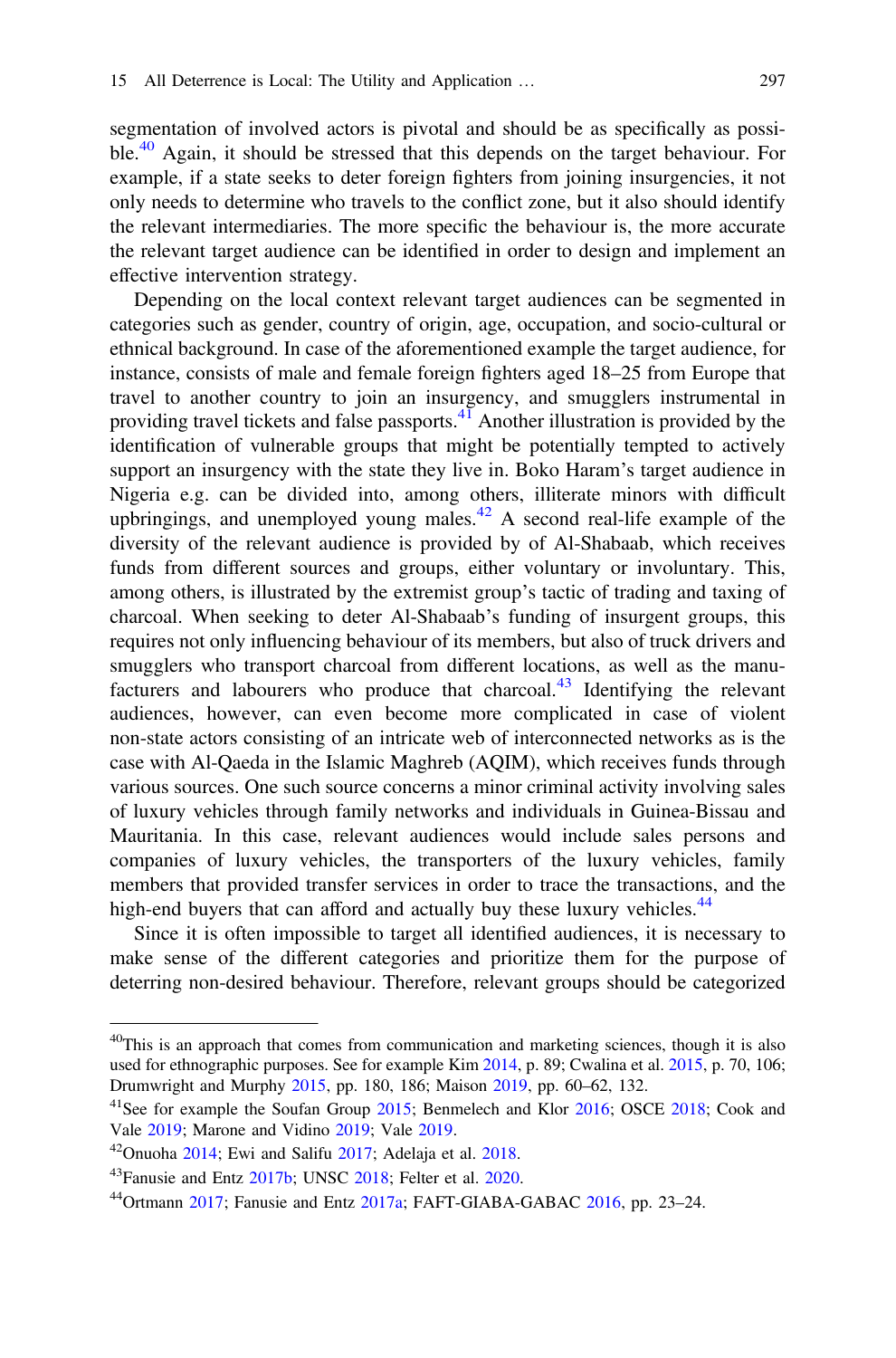<span id="page-11-0"></span>in different spheres such as the actual target audience, those reacting positively to the application of deterrence to the main audience, those reacting negatively, and those ambivalent.<sup>45</sup> Using the example of AQIM, the target audience consist of persons and groups that are not members of AQIM and knowingly engage in the luxury vehicles sales process to provide money to AQIM. The audience that reacts positively to the deterring 'message' is made up of persons and groups (family members, local leaders, and high-end buyers) unknowingly supporting AQIM through the luxury vehicles sales process, and who can make a difference in the behaviour of the actual target audience. AQIM members as well as those involved in transfer of funds form the audience that can react negatively to the measures applied to the main audience. The audience that is ambivalent and might even be best left alone consists of transporters of the luxury vehicles. It should be mentioned here, that this categorization remains hypothetical as any accurate classification of different audiences should be based on research from a local perspective (which is outside the scope of this contribution). This, however, does not affect the pivotal point that a thorough and as specific as possible identification of the relevant audiences is instrumental in considering how the target behaviour can be deterred.

# 15.6 Driving Factors for (Un)desired Behaviour

To determine how to change undesired behaviour, it is a prerequisite to learn the triggers and factor underlying that specific behaviour. As touched upon in the previous paragraph, once relevant behaviours and audiences are identified, a more profound analysis should be conducted at the local level. This encompasses in-country vetting by use of the local language(s) in order to consider as many salient issues as possible. As repeatedly echoed throughout this chapter, it is crucial to know who exactly the audiences are and how these people understand the world from their lens or perspective; behaviour can only be changed by adopting such an emic perspective. Even a seemingly relatively simple or straightforward matter like the term 'evil' or 'wrong', might be perceived completely different from the local perspective.<sup>46</sup>

This insight has been observed time and again in the counterinsurgency campaigns of the last two decades, but it seems very hard to learn this lesson and incorporate an emic perspective in decision-making at even the tactical level. A striking example is provided by an attempt to reduce the number of IED-strikes and American deaths through an information operations (IO)-campaign in Afghanistan.<sup>47</sup> Portraying US soldiers as friendly people devoted to their family

<sup>&</sup>lt;sup>45</sup>See for example Mackay et al. [2011](#page-20-0), [2012](#page-20-0); Tatham [2015b](#page-22-0).

<sup>&</sup>lt;sup>46</sup>For an overview of the concept of 'wrong' or 'evil' from different points of view, see Martínez Jiménez [2015](#page-20-0).

 $47$ Dietz [2011](#page-18-0). See also Breekveldt and Kitzen (forthcoming).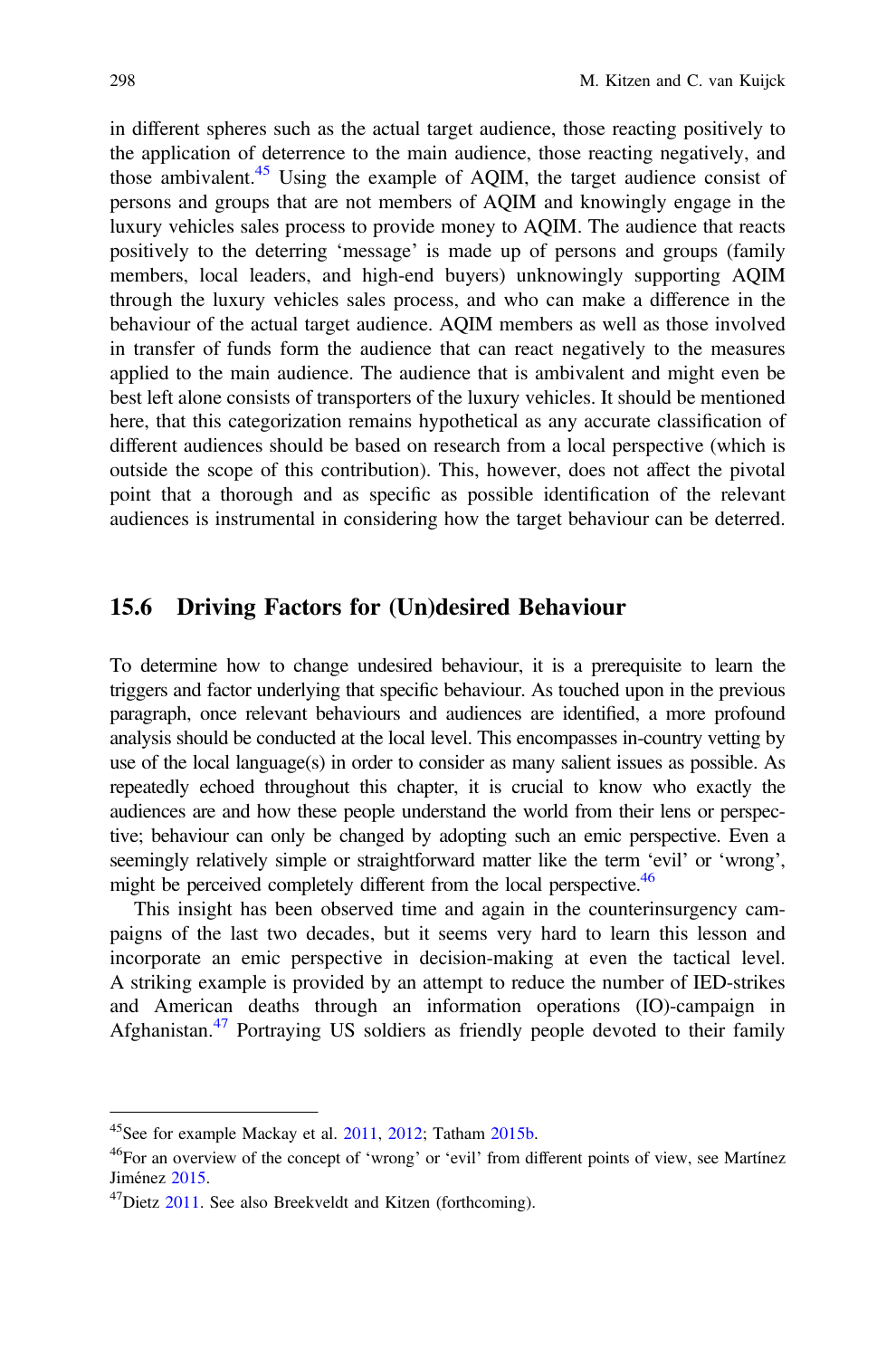<span id="page-12-0"></span>succeeded in positively changing the local attitude towards them. Yet a change of undesired behaviour—the placing of IEDs—did not occur. An evaluation brought to light that there were two reasons for this failure. First, those placing the IEDs turned out to be extremist, whose attitude and behaviour could not be changed in this way. More important was the second finding that the IO's campaign use of images of soldiers and their families also conveyed the message that life in the US was good. Unintendedly, this prompted the people that were producing and transporting IEDs to step up their effort. Since financial reasons were a primary motivation, it turned out to be that the portrayed richness of live in the US made them want to make more money in order to immigrate to that country. Thus, contrary to the desired effect, the locals involved boosted production and transportation which resulted in an increase of IED strikes. The Americans, from their perspective, did everything right in their attempt to influence the population, the audience's perception, and specifically those involved in producing and transporting IEDs. Yet, due to a poor insight into the local perspective. it did not lead to the expected desired outcome, but far more to the opposite.

Employing effective methods of localised deterrence, thus, requires an equally localised understanding of the undesired behaviour and target audience. For that purpose, it is pivotal to adopt a multidisciplinary approach that combines insights from various academic fields (e.g. communication, anthropology, social psychology, and neuroscience) for conducting bottom-up research in order to answer the crucial questions of what, who, why, and how. $48$  After all, the actual application of localised deterrence first requires a more detailed knowledge of what exactly is the relevant behaviour and who makes up the target audience, why people engage in the relevant (non-)desired behaviours, and how this can be changed in an holistic manner that fits the local context. These different aspects, thus, not only enhance respectively descriptive and prognostic information about the audience and targeted behaviour, but also provide an insight into which transformative and tangible method is most effective for attaining the desired behavioural change.

## 15.7 How to Deter?

Although that it is impossible to deal in this chapter with all different methods that can be used in localised deterrence, the influence continuum (Fig. [15.1](#page-7-0)) clearly demonstrates that methods may vary from the use of force to pure (verbal) persuasion. Moreover, depending on the local situation and more specifically the nature of the involved actors, shifting between different coercive and persuasive

<sup>&</sup>lt;sup>48</sup>Mackay et al. [2011;](#page-20-0) Tatham [2015b;](#page-22-0) van Kuijck [2017](#page-22-0) all identify the 'what, why, and how' questions. We have dissected the 'what' question as it basically comprises two fundamental elements of 'what' and 'who'.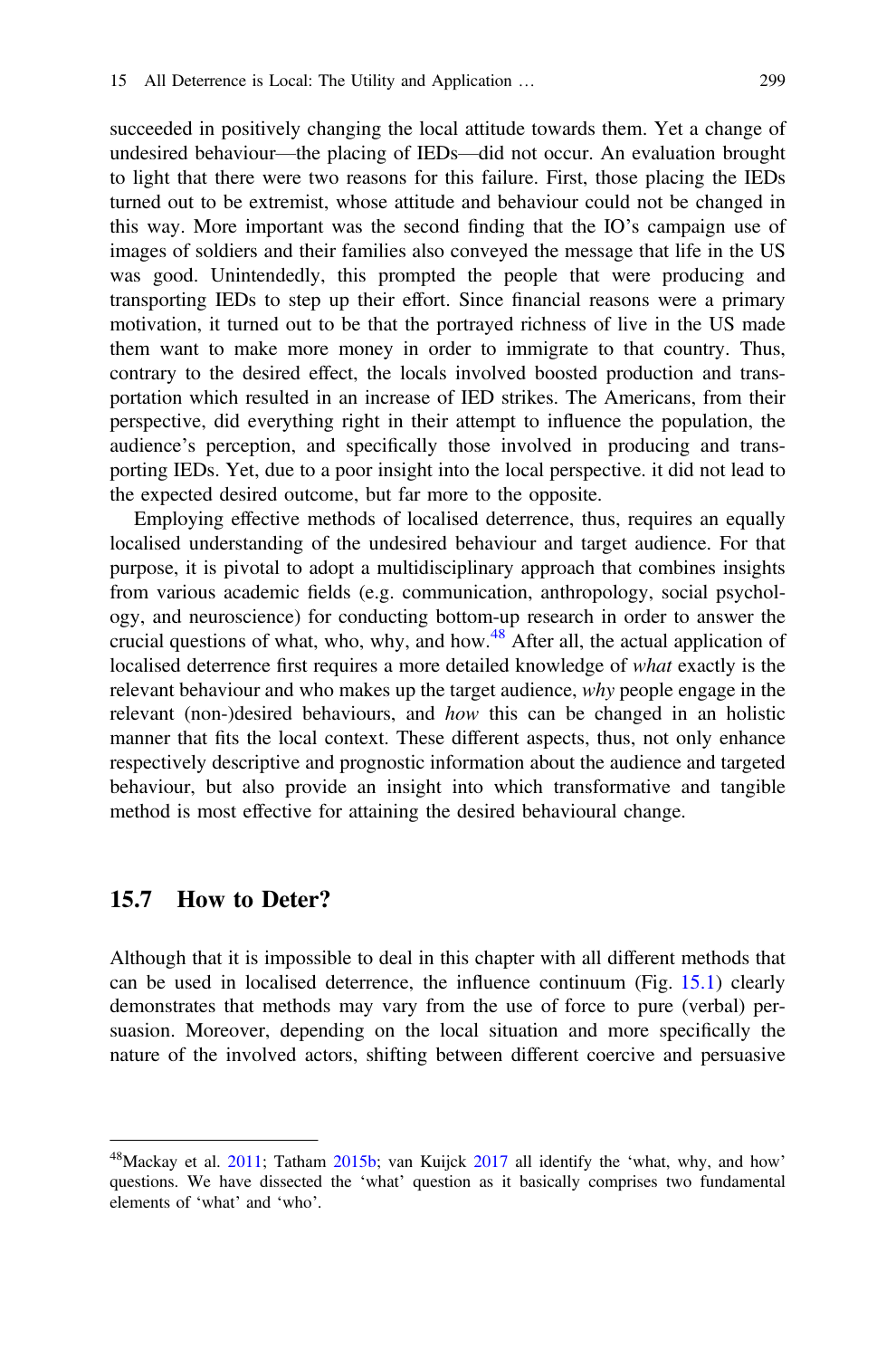methods or adopting a mix might be required.<sup>49</sup> While ultimately, a profound understanding of the local social landscape and conflict dynamics should inform the preferred method(s), this conceptual exploration benefits from distinguishing between the three main categories of audiences that shape the human terrain in which the struggle for control is fought. In this regard it is important to notice that local people's strategies of survival typically boil down to weighing sanctions and incentives in order to limit the damage suffered from the conflict and, when possible, to strengthen their position.<sup>50</sup> Furthermore, counterinsurgency is mostly conducted in developing countries with a so-called web-like society and hampered by a scarcity of resources. Due to this combination, effective engagement of different groups focuses at leaders and the way they seek to address the people's strategies of survival. Although, yet again, this heavily depends on the local situation, we have opted here to follow this logic since it is impossible to discuss all methods of localised deterrence. Moreover, it allows us to provide a structural oversight of methods, and to discuss the practical application of these methods.

The first category consists of those friendly to the counterinsurgency. These people to a greater or lesser extent collaborate with the government. The undesired behaviour, therefore, is that they diminish or stop their collaboration, or even switch sides and turn towards the insurgency. According to the logic of Western, population-centric counterinsurgency all of this should not be deterred by use of force, but rather by persuasive methods that reward cooperation. If necessary, this might be accompanied by the limited use of non-violent, so-called soft coercion such as the (threat of) withdrawal of military, political or economic support.<sup>51</sup> Deterrence, thus, is provided by the denial or loss of benefits. This can be addressed through, for instance, a strategy of co-option with local power-holders.<sup>52</sup> The counterinsurgency campaigns in Iraq and Afghanistan have demonstrated that such a strategy might be particularly effective in gaining increased support for the government, as epitomized by the Sunni awakening movement in Iraq. Yet, while it sometimes took several years before counterinsurgents gained sufficient understanding in order to determine who should be engaged and what methods were most effective, the most challenging aspect was to remain in control of co-opted local power-holders. As such actors typically act to maximise their self-interest, the threat that these allies either diminished their collaboration or even switched side was always very real. Localised deterrence, therefore, was instrumental in implementing an effective system of checks and balances that kept the counterinsurgency in control and mitigated undesired behaviour.

In the second category are those neutral to the conflict, the so-called fence-sitters. In this case, the undesired behaviour not only concerns (the start of)

<sup>49</sup>Kitzen [2016](#page-19-0), pp. 93–101; van Kuijck [2017;](#page-22-0) Perloff [2010](#page-21-0), pp. 17–19; Ledgerwood et al. [2014](#page-20-0), p. 533. See also Filippidou [2020a](#page-18-0), [b.](#page-18-0)

<sup>50</sup>Kitzen [2016](#page-19-0), pp. 58, 67–68; Leites and Wolf Jr. [1970](#page-20-0), p. 126.

<sup>51</sup>Kitzen [2016](#page-19-0), pp. 157–165.

<sup>52</sup>Kitzen [2012a](#page-19-0), [2016.](#page-19-0)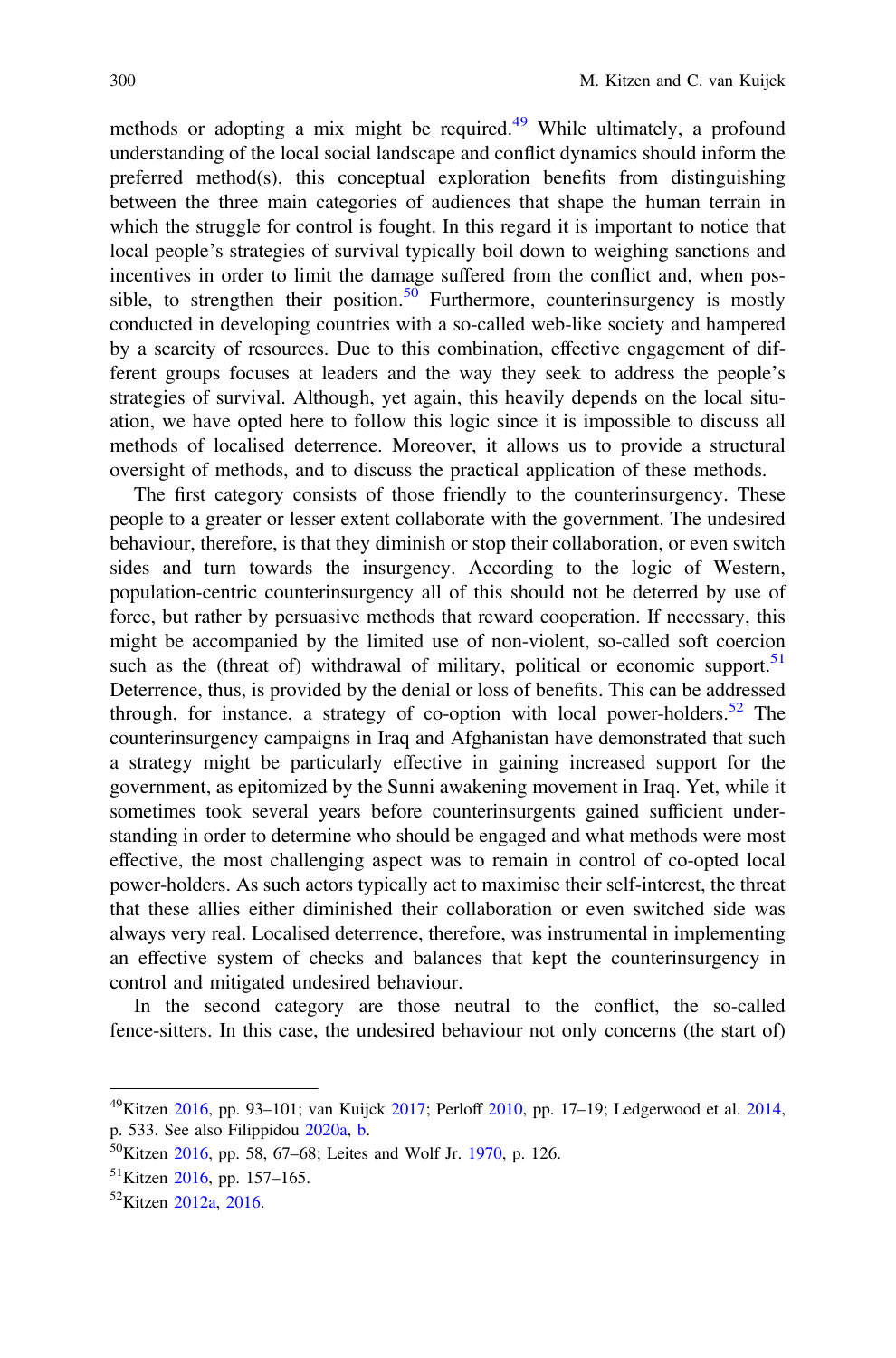collaboration with the insurgency, but also all other actions with a spoiling influence. Again, the Western emphasis on 'hearts and minds' prescribes that such an audience is preferably engaged through persuasive methods backed up by soft coercion if necessary. The difference with the previous category is that in the case of neutrals soft coercion is more accepted as a method to enforce compliance. One particular powerful illustration of the effectiveness of localised deterrence in such a case concerns the targeting of an actor's power basis through manipulation of his supportive network and the empowering of rivals. The thorough vetting of the local human landscape will help to identify local political players as well as the pattern and structure of political authority in the target society. Based on this advanced understanding potential spoilers or opponents can be singled out and their power base might be attacked by (the threat of) reaching out to rivals willing to cooperate.<sup>53</sup> This, for instance, has been practiced repeatedly in Afghanistan to curtail the power of warlords who threatened the international effort and whose spoiling behaviour could be effectively deterred in this way.

The third and last category is made up of those hostiles towards the counterinsurgency, i.e. sympathisers among the population and active members of the insurgency. Here the undesired behaviour that should be deterred is a continuation of collaboration with the insurgents or further participation in the insurgency. For the sake of this, the use of different coercive methods, varying from the use of force to soft coercion, is widely accepted—although in Western counterinsurgency compellence might also include persuasive methods. For the application of localised deterrence, it is useful to distinguish between irreconcilable extremists and more moderate reconcilable individuals. The latter can be engaged either through soft methods or by (the threat of) force in order to make them comply or even to convince them to switch sides. Yet, as an example from Afghanistan demonstrates, this is difficult to accomplish as military organizations are used to deal with adversaries by use of force.<sup>54</sup> In this particular case a Taliban leader's local power-base was effectively eroded which led him to offer a switch towards the government side. Since this individual was already listed for either being captured or killed, it proved impossible to accommodate his proposal. Thus, a huge chance to turn the local situation was missed due to a lack of flexibility from the side of the counterinsurgents. This also points to the prominent place of targeting in Western military operations.<sup>55</sup> While this might not always be the best option for deterring behaviour of the more moderate individuals, it is highly effective for use against the more extremist, irreconcilable senior and mid-level leaders. In most cases this specific method does not so much function to deter the involved individual, but far more aims to enforce compliance from the wider (relevant segments of) insurgency

<sup>53</sup>See e.g. Ray [2015](#page-21-0), p. 143; Byman [2016,](#page-17-0) p. 72; Kitzen [2016](#page-19-0), pp. 96–7.

<sup>54</sup>Kitzen [2012a](#page-19-0), [2016.](#page-19-0)

<sup>55</sup>Kitzen (forthcoming).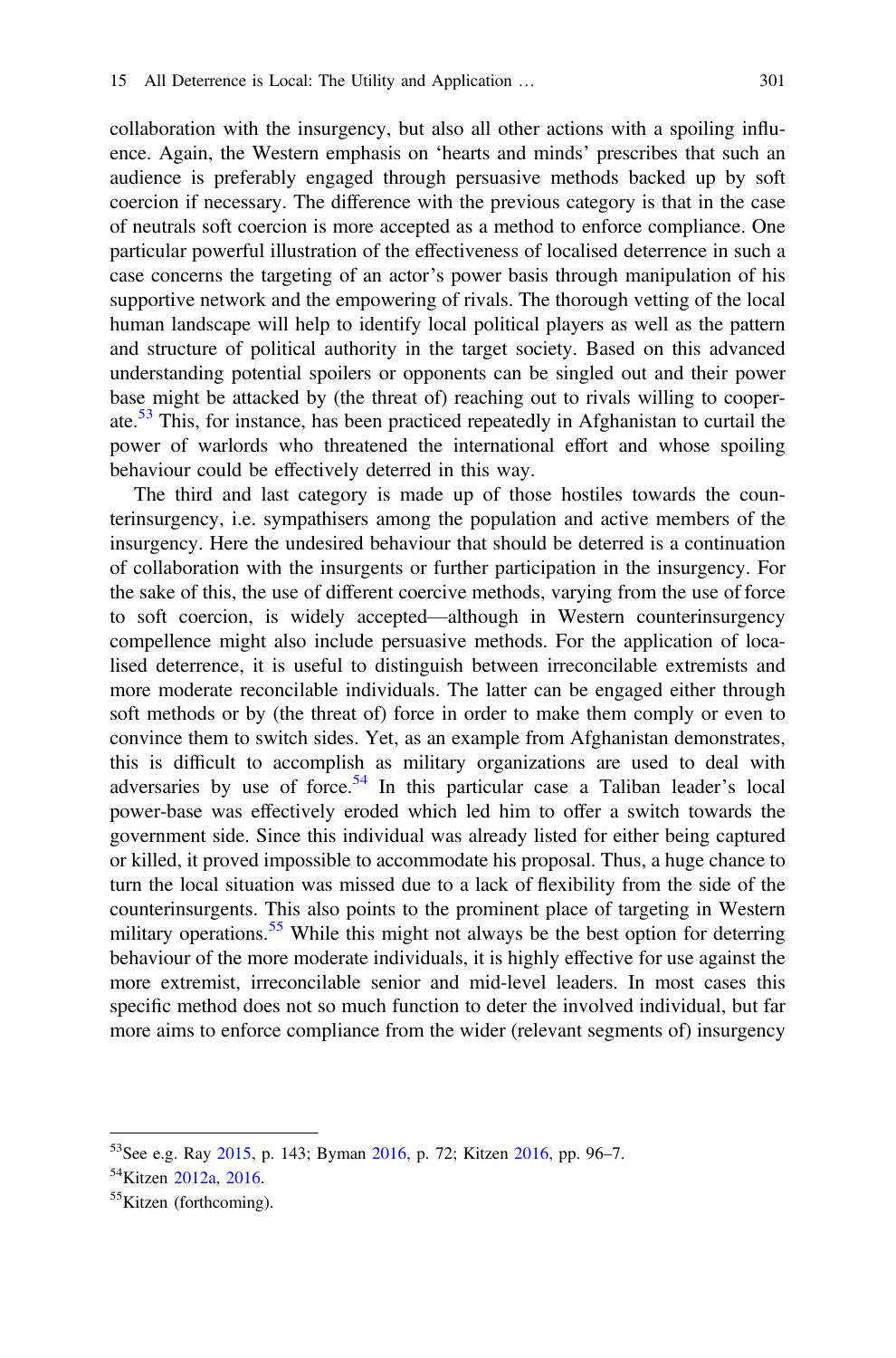<span id="page-15-0"></span>and its supporters. A so-called strategy of decapitation, indeed, can have a profound impact on the organisation as a whole.<sup>56</sup>

These insights into the application of localised deterrence for influencing behaviour in different groups allow us to conclude this section by drawing up a taxonomy of localised deterrence in counterinsurgency. Conceptually, three different approaches can be discerned. Each approach is tailored to a specific audience and relevant behaviour, and therefore relies on a specific mix of methods. Yet, it should be emphasized again that implementing the concept first and foremost remains a local matter. Only when the salient questions of what, who, why, and how are answered on the basis of a profound understanding of the local, emic perspective, localised deterrence can be effectively implemented in the practice of counterinsurgency warfare.

## 15.8 Conclusion

This chapter has explained why understanding the local context is essential for effectively deterring undesired behaviour. Such localised deterrence is crucial since not all actors make the same cost-benefit analysis and the population at the grass roots level, as a consequence of the increasing role of violent non-state actors, has become far more important in modern conflicts. The re-emergence of global power competition is expected to further contribute to this trend as non-state groups will be increasingly exploited as proxies in grey zone warfare. Counterinsurgency, in this regard, provides some answers for fighting violent non-state actors that intricately interact with the local population. As the struggle for control over the population essentially is a local fight, counterinsurgency prescribes understanding the local culture and perspective. Yet, Western counterinsurgency does not provide a sufficient answer since its focus on attitudes and persuasive methods does hamper the adoption of an effective mix of methods for deterring non-desired behaviour. Rather, deterrence and compellence are both sides of the same coin that can be achieved through a combination of coercive and persuasive tactics, depending on both the objective and the local context. Moreover, the top-down character of strategic and military decision-making often prevents developing and incorporating a true emic understanding of the local social landscape. Hence, we urge for a change in mind-set and approaches towards both counterinsurgency and deterrence.

Localised deterrence offers an approach for stopping non-desired behaviour or maintaining a (desired) status quo on the basis of a profound emic understanding of the local context and conflict dynamics. This not only allows for properly identifying a specific behaviour, but also for selecting the right target audience, the triggers and motives of relevant behaviour as well as the tactics that are most fitting in a certain environment. The concept, thus, has triggered the development of novel

<sup>&</sup>lt;sup>56</sup>See, for instance, Johnston [2012;](#page-19-0) Price [2012.](#page-21-0)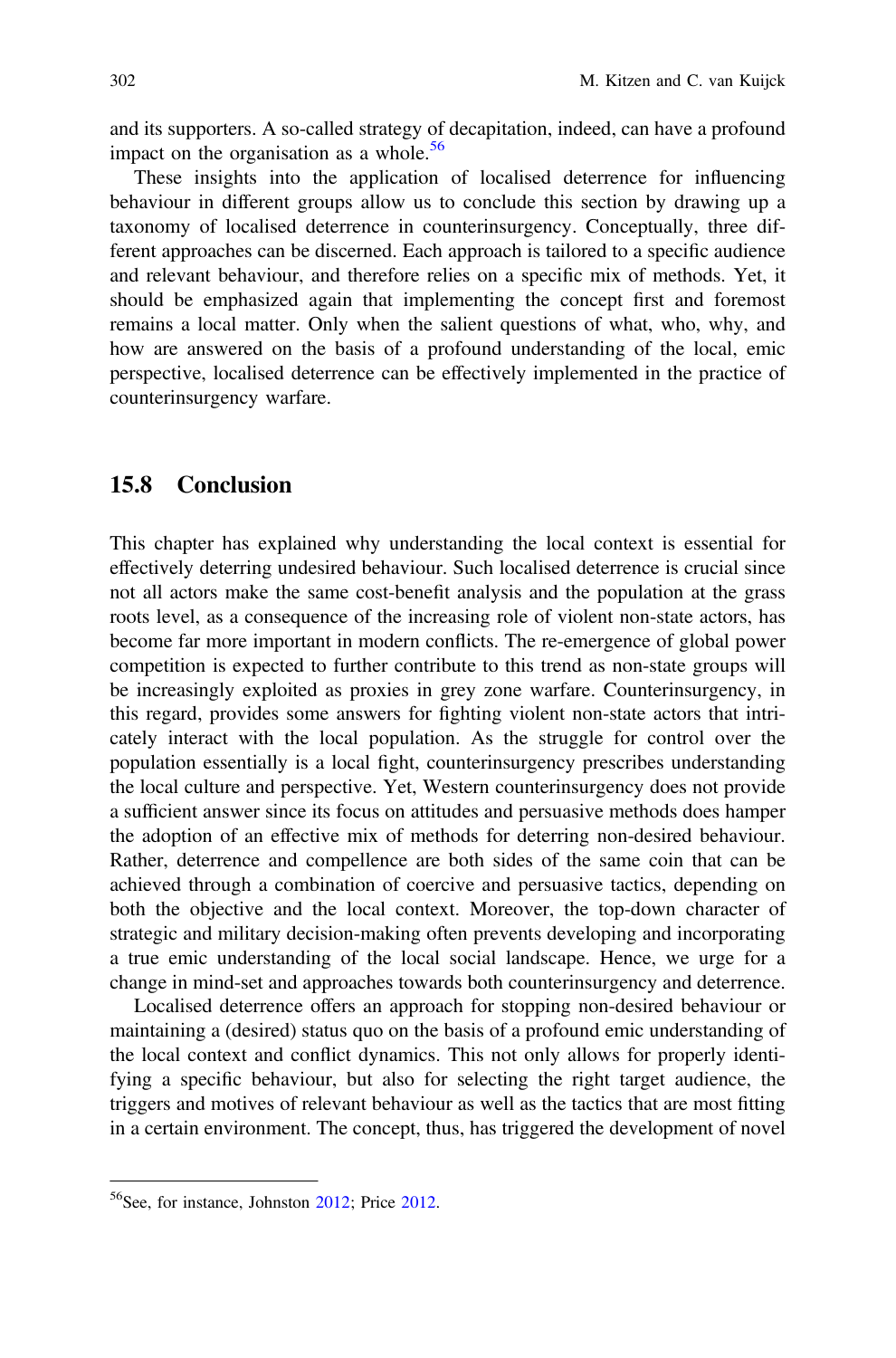<span id="page-16-0"></span>approaches that operationalize localised deterrence by answering the pivotal questions of what, who, why, and how. Although first and foremost a local approach, our exploration of the practical application of the concept in counterinsurgency has allowed us to draw up a conceptual taxonomy. According to this categorisation three different types of audiences (friendly, neutral, enemy) with each a specific undesired behaviour and a unique mix of methods can be distinguished. Furthermore, it was also found that challenges in the practical application of localised deterrence not only concern the development of a local understanding and the subsequent design of an effective approach, but also involve the adoption of a flexible mind-set that allows for effectively shifting between various methods. Yet, this chapter has provided some examples in which localised deterrence was effectively incorporated in the struggle for control in recent counterinsurgency campaigns.

Newly available tools offer a far more structured and methodological strong approach towards the concept. Hence, we would like to conclude by suggesting to adopt localised deterrence as a distinct topic of deterrence studies and explore new avenues of research in order to contribute to the emerging body of knowledge on the deterrence of violent non-state actors. This is especially important as much of the empirical evidence has not yet been published. By setting a research agenda the field can optimally benefit from the data of recent cases in, among others, Iraq, Afghanistan, and the Sahel, which will become available over the next years. We, in this regard, would like to suggest to study the fundamental value of the concept outside the context of counterinsurgency, to further explore the way the questions of what, who, why, and how can be answered, and how the concept can be implemented most effectively. This will not only contribute to the further conceptualisation and theorization of localised deterrence, but also will shed a light on the wider practical utility of the concept against violent non-state actors who are increasingly exploiting their networked ties with local populaces throughout the world—either for their own purposes or as proxies in the global power competition. The strongest contribution to the field, in this regard, is expected to come from localised deterrence's departure from the one-fits-all approach as originally entrenched in classical coercion theory. Since all behaviours are influenced by the specific local context, culture, and perceptions of the audience, it is pivotal to further explore this new strand in deterrence theory.

#### References

- Adelaja A O, Labo A, Penar E (2018) Public Opinion on the Root Causes of Terrorism and Objectives of Terrorists: A Boko Haram Case Study. Perspectives on Terrorism 12:35–49.
- Ajzen I, Timko C (1986) Correspondence between health attitudes and behaviour. Basic and Applied Social Psychology 7:259–276
- Andersen M L, Taylor H F (2008) Sociology. Understanding a Diverse Society. Belmont, Thomson Wadsworth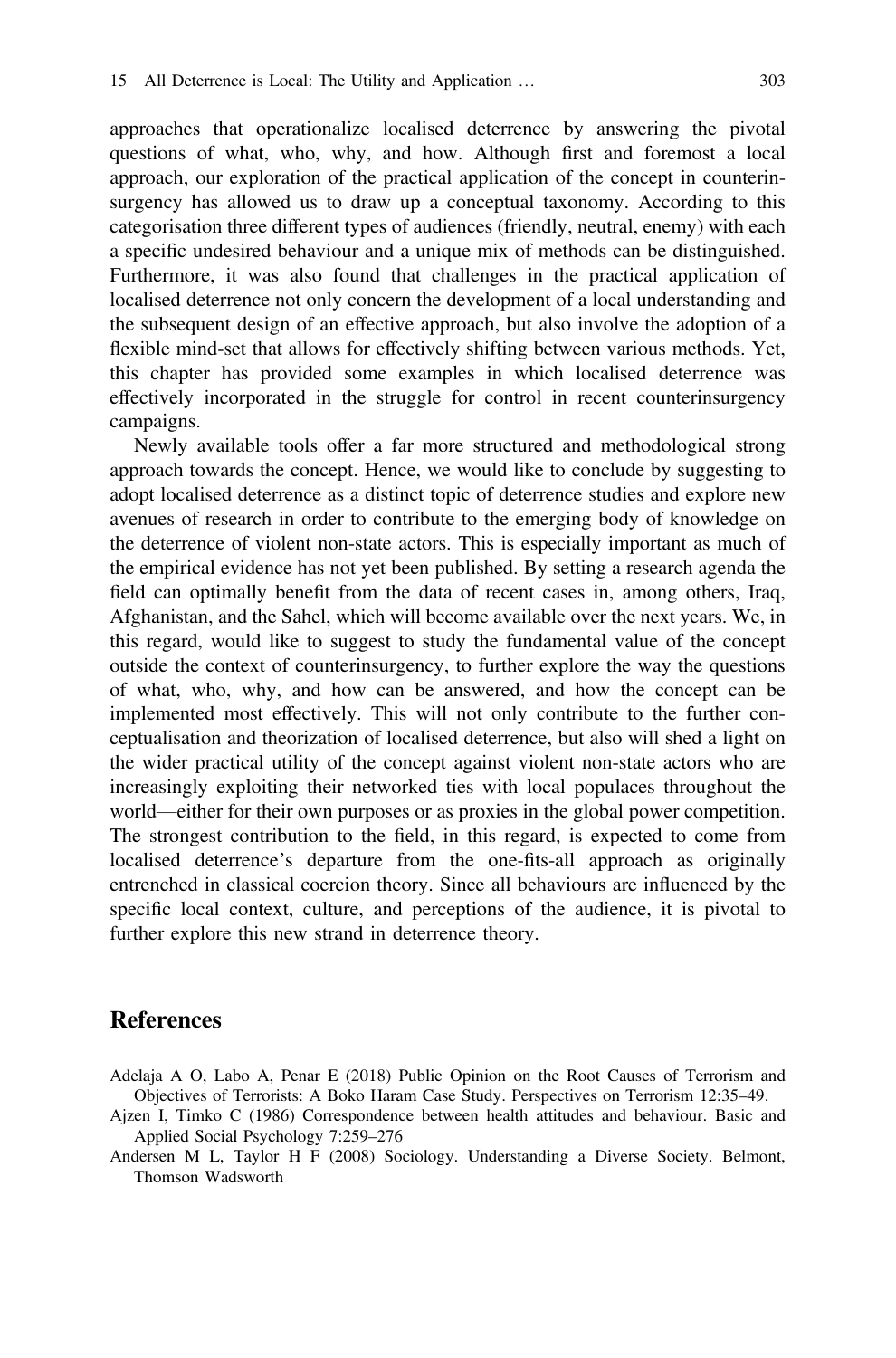- <span id="page-17-0"></span>Argomaniz J, Vidal-Diez A (2015) Examining Deterrence and Backlash Effects in Counter-Terrorism: The Case of ETA. Terrorism and Political Violence, 27:160–181
- Asal V, Phlips BJ, Rethemeyer RK, Simonelli C, Young JK (2019) Carrots, Sticks, and Insurgents Targeting of Civilians. Journal of Conflict Resolution 63:1710–1735
- Barfield T J (2014) Weapons of the Not So Weak in Afghanistan: Pashtun Agrarian Structure and Tribal Organization. In: Johnson T H, Zellen B S (eds) Culture, Conflict, and Counterinsurgency Stanford University Press, Stanford CA, pp 95–119
- Bebber R J (2014) Developing an IO Environmental Assessment in Kost Province, Afghanistan: Information Operations at Provincial Reconstruction Team Khost in 2008. In: Johnson T H, Zellen B S (eds) Culture, Conflict, and Counterinsurgency. Stanford University Press, Stanford CA, pp 196–214
- Beetham D (2012) Political Legitimacy. In: Amenta E, Nash K, Scott A (eds) The Wiley-Blackwell Companion to Political Sociology. Blackwell Publishing, West Sussex, pp 120–129
- Benmelech E, Klor E F (2016) What Explains the Flow of Foreign Fighters to ISIS? National Bureau of Economic Research, Cambridge MA
- Bergman A, Lindgren M (2018) Navigating between an emic and an etic approach in ethnographic research. Crucial aspects and strategies when communicating critical results to participants. Ethnography and Education, 13:477–489
- Black J (2016) Insurgency and Counterinsurgency. A Global History. Rowman & Littlefield, Lanham
- Bourne M (2014) Understanding Security. Palgrave Macmillan, New York
- Brathwaite K J H, Konaev M (2019) War in the city: Urban ethnic geography and combat effectiveness. Journal of Strategic Studies 1–36.
- Breekveldt R, Kitzen M (2019) Coercion and Non-State Actors: Lessons from the Philippines. CTX (Combatting Terrorism Exchange) 9:13–28
- Breekveldt R, Kitzen M (forthcoming) Control from the ground up. Embedding influence activities in the conduct of war. In: Johnson R, Kitzen M, Sweijs T (eds) The Conduct of War in the 21<sup>st</sup> Century. Routledge, Abingdon
- Buesa M, Baumert T (2018) Hit the Core or Weaken the Periphery? Comparing Strategies to Break the Circle of Violence with an Embryonic Terrorist Group: The Case of Galician Resistance. Terrorism and Political Violence 30:475–502
- Bunker R J (2016) Old and New Insurgency Forms. Strategic Studies Institute, Carlisle
- Byman D (2016) 'Death Solves All Problems': The Authoritarian Model of Counterinsurgency. Journal of Strategic Studies 39:62–93
- Cancian M F (2017) Tactics, Techniques, and Procedures of the Islamic State. Military Review, 3– 4:52–61.
- Castro M K, Coleman P T (2014) Multiculturalism and Conflict. In: Coleman P T, Deutsch M, Marcus EC (eds) The Handbook of Conflict Resolution. Theory and Practice. Jossey-Bass, San Francisco CA, pp 623–653
- Cherney A, Murphy K (2019) Support for Terrorism: The Role of Beliefs in Jihad and Institutional Responses to Terrorism. Terrorism and Political Violence, 31:1049–1069
- Clarke C P (2015) Countering PIRA Financing and Combating the Ability of Insurgents to Raise Funds through Crime in Northern Ireland during "the Troubles". In: Cline L E, Shemella P (eds) The Future of Counterinsurgency. Contemporary Debates in Internal Security Strategy. Praeger, Santa Barbara, pp 121–140
- Clayton G, Thomson A (2014) The Enemy of My Enemy is My Friend … The Dynamics of Self-Defense Forces in Irregular War: The Case of the Sons of Iraq. Studies in Conflict & Terrorism, 37:920–935
- Cohen R S, Chandler N, Efron S, Frederick B, Han E, Klein K, Morgan F E, Rhoades A L, Shatz H J, Shokh Y (2020) Peering into the Crystal Ball. Holistically Assessing the Future of Warfare. RAND, Santa Monica CA
- Cook J, Vale G (2019) From Daesh to 'Diaspora' II: The Challenges Posed by Women and Minors After the Fall of the Caliphate. CTC Sentinel, 12:30–35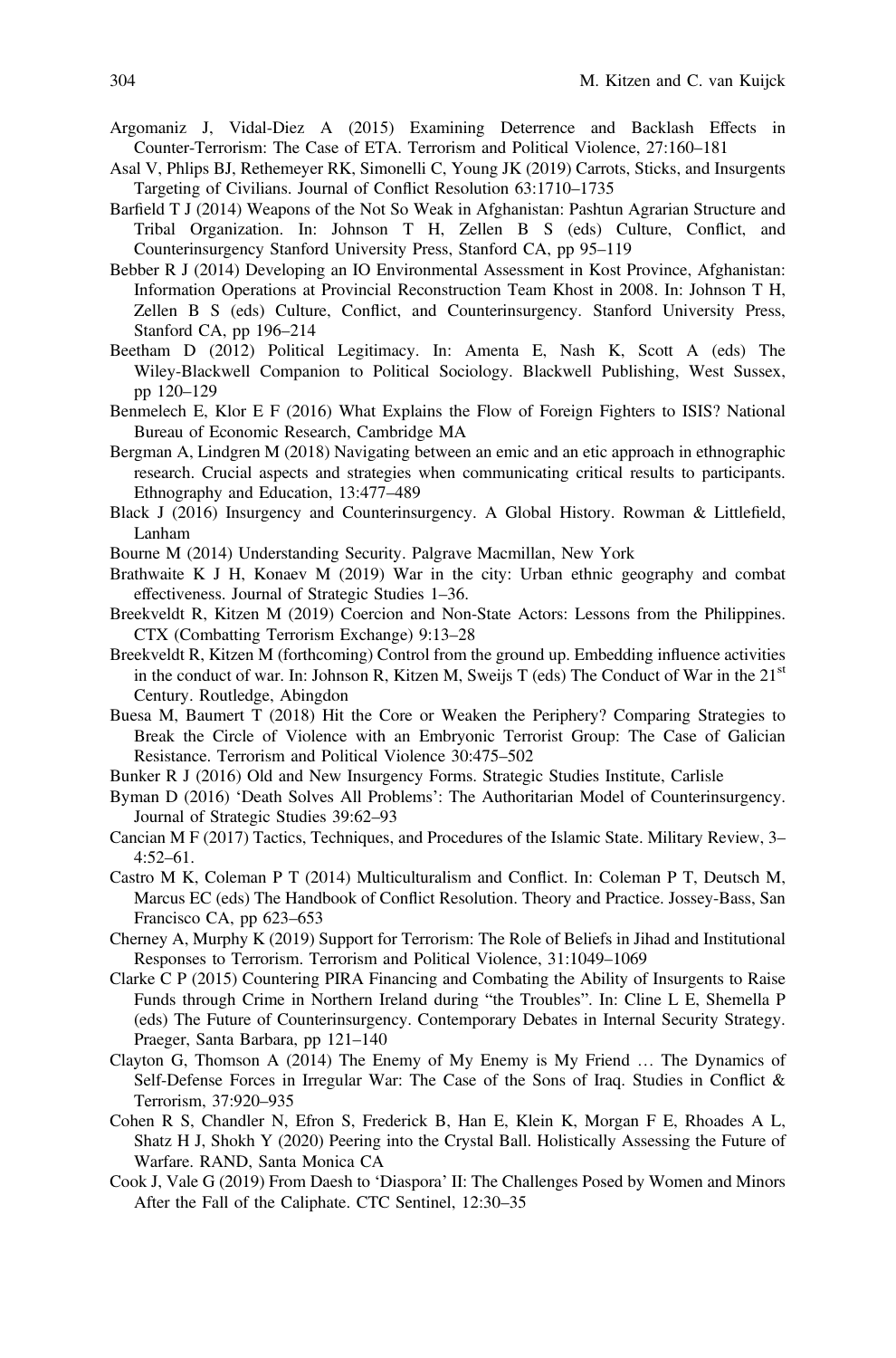- <span id="page-18-0"></span>Courneya K S (1995) Understanding readiness for regular physical activity in older individuals: An application of the theory of planned behaviour. Health Psychology, 14:80–87
- Cwalina W, Fakowski A, Newman B I (2015) Persuasion in the Political Context: Opportunities and Threats. In: Stewart DW (ed) The Handbook of Persuasion and Social Marketing. Volume 1: Historical and Social Foundations. Praeger, Santa Barbara, pp 61–128
- De Tray D (2018) Why Counterinsurgency Fails. The US in Iraq and Afghanistan. Palgrave Macmillan, Cham
- DeVore M R (2013) Institutions, Organizational Culture, and Counterinsurgency Operations: Why Do States Fight Similar Insurgencies Differently? Comparative Strategy 32:169–191
- Dietz A S (2011) Countering the effects of IED systems in Afghanistan: an integral approach. Small Wars & Insurgencies, 22:385–401
- Drumwright M E, Murphy P E (2015) Ethical Issues of Social Marketing and Persuasion. In: Stewart D W (ed) The Handbook of Persuasion and Social Marketing. Volume 1: Historical and Social Foundations. Praeger, Santa Barbara CA, pp 175–202
- Elbahy R (2019) Deterring violent non-state actors: Dilemmas and implications. Journal of Humanities and Applied Social Sciences, 1:43–54
- Ewi M, Salifu U (2017) Money Talks. A key reason youths join Boko Haram (Policy Brief 98). Institute for Security Studies, Pretoria
- FAFT-GIABA-GABAC (2016) Terrorist Financing in West and Central Africa. Financial Action Task Force, Paris
- Fanusie Y J, Entz A (2017a) Al-Qaeda in the Islamic Maghreb. Financial Assessment. Foundation for Defense of Democracies, Center on Sanctions & Illicit Finance, Washington DC
- Fanusie Y J, Entz A (2017b) Al-Shabaab. Financial Assessment. Foundation for Defense of Democracies, Center on Sanctions & Illicit Finance, Washington DC
- Felter C, Masters J, Sergie M A (2020) Al-Shabab. Council on Foreign Relations. [https://www.cfr.](https://www.cfr.org/backgrounder/al-shabab) [org/backgrounder/al-shabab.](https://www.cfr.org/backgrounder/al-shabab) Accessed 26 February 2020
- Filippidou A (2020a) Deterrence: Concepts and Approaches for Current and Emerging Threats. In: Filippidou A (ed) Deterrence: Concepts and Approaches for Current and Emerging Threats. Springer, Cham, pp 1–18
- Filippidou A (2020b) Deterring Violent Extremism and Terrorism. In: Filippidou A (ed) Deterrence: Concepts and Approaches for Current and Emerging Threats. Springer, Cham, pp 97–114
- Financial Transactions and Reports Analysis Centre of Canada (2018) Terrorist Financing Assessment 2018. Financial Transactions and Reports Analysis Centre of Canada, Ontario
- Gawthorpe A J (2017) All Counterinsurgency is Local: Counterinsurgency and Rebel Legitimacy. Small Wars & Insurgencies, 28:839–852
- Giddens A (1986) The Constitution of Society. University of California Press, Berkeley/LA
- Glasman L R, Albarracín D (2006) Forming attitudes that predict future behaviour: a meta-analysis of the attitude-behaviour relation. Psychological Bulletin, 132:778–822
- Glenn R W (2015) Rethinking Western Approaches to Counterinsurgency. Lessons from post-colonial conflict. Routledge, Oxon
- Gross Stein J (2012) Deterring Terrorism, Not Terrorists. In: Wenger A, Wilner A (eds) Deterring Terrorism: Theory and Practice. Stanford University Press, Stanford CA, pp 46–66
- Harkness K A, Hunzeker M (2015) Military Maladaptation: Counterinsurgency and the Politics of Failure. Journal of Strategic Studies, 38:777–800
- Hirose K, Imai K, Lyall J (2017) Can civilian attitudes predict insurgent violence? Ideology and insurgent tactical choice in civil war. Journal of Peace Research, 54:47–63
- Hultquist P (2017) Is collective repression an effective counterinsurgency technique? Unpacking the cyclical relationship between repression and civil conflict. Conflict Management and Peace Science, 34:507–525
- Hurd I (1999) Legitimacy and Authority in International Politics. International Organization, 53:379–408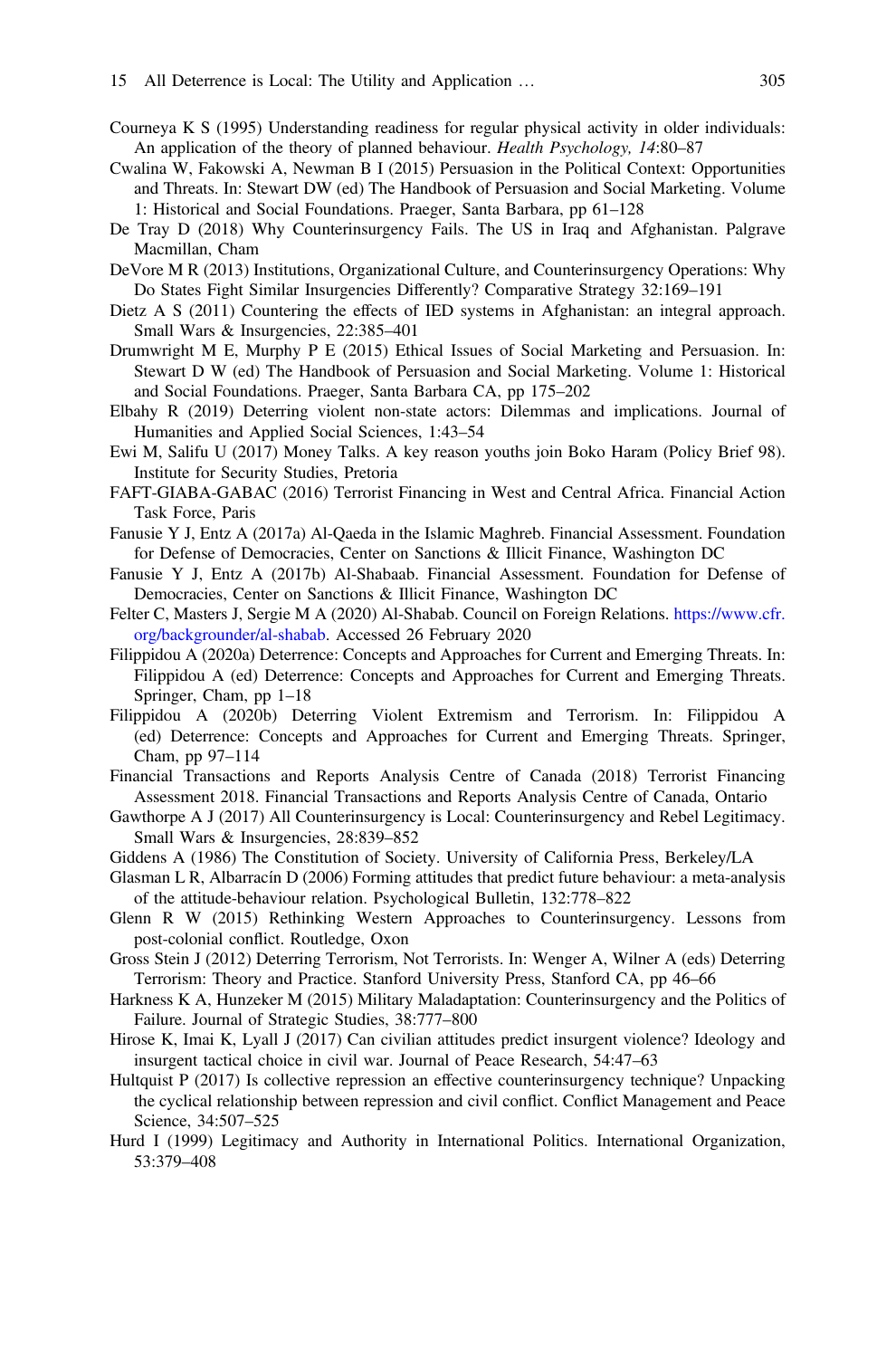- <span id="page-19-0"></span>Jardine E, Palamar S (2013) From Medusa Past Kantolo: Testing the Effectiveness of Canada's Enemy-Centric and Population-Centric Counterinsurgency Operational Strategies. Studies in Conflict & Terrorism, 36:588–608
- Johnson D E, Mueller KP, Taft W H (2002) Across the Spectrum of Operations. The Utility of U.S. Military Forces in the Emerging Security Environment. RAND, Santa Monica CA
- Johnson TA (2007) The Taliban Insurgency and an Analysis of Shabnamah (Night Letters). Small Wars and Insurgencies, 18:317–344
- Johnson TH, Zellen B S (2014) Introduction. In: Johnson T H, Zellen B S (eds) Culture, Conflict, and Counterinsurgency. Stanford University Press, Stanford CA, pp 1–16
- Johnston N (2018) Defining Terrorism and Insurgency: Beyond Morality. Small Wars Journal. https://smallwarsjournal.com/jrnl/art/defi[ning-terrorism-and-insurgency-beyond-morality](https://smallwarsjournal.com/jrnl/art/defining-terrorism-and-insurgency-beyond-morality). Accessed 4 March 2020
- Johnston PB (2012) Does Decapitation Work? Assessing the Effectiveness of Leadership Targeting in Counterinsurgency Campaigns. International Security 36:47–79
- Jones S G (2017) Waging Insurgent Warfare. Lessons from the Vietcong to the Islamic State. Oxford University Press, New York
- Kalyvas S N (2008) The logic of violence in civil war. Cambridge University Press, Cambridge
- Katagiri N (2011) Winning hearts and minds to lose control: Exploring various consequences of popular support in counterinsurgency missions. Small Wars & Insurgencies, 22:170–195
- Khalil J (2014) Radical Beliefs and Violent Actions are not Synonymous: How to Place the Key Disjuncture Between Attitudes and Behaviours at the Heart of Our Research into Political Violence. Studies in Conflict & Terrorism, 37198–211
- Kilcullen D (2006) Three Pillars of Counterinsurgency [Paper Presentation]. U.S. Government Counterinsurgency Conference, Washington DC
- Kilcullen D (2013) Out of the Mountains. The Coming Age of the Urban Guerrilla. Oxford University Press, Oxford
- Kilcullen D (2016) Blood year. The unravelling of Western counterterrorism. Oxford University Press, New York
- Kim K K (2014) Research on Transnational Advertising Agencies: Management, Structure, and Entry Strategies. In: Cheng H (ed) The Handbook of International Advertising Research. John Wiley & Sons
- Kim Y, Blank S (2013) Insurgency and Counterinsurgency in Russia: Contending Paradigms and Current Perspectives. Studies in Conflict & Terrorism, 36:917–932
- Kiras J D (2012) Irregular Warfare. In: Jordan D, Kiras J D, Lonsdale D J, Speller I, Tuck C, Walton C D (eds) Understanding Modern Warfare. Cambridge University Press, Cambridge, pp 224–290
- Kiras J D (2013) Irregular Warfare: Terrorism and Insurgency. In: Baylis J, Wirtz J J, Gray C S (eds) Strategy in the Contemporary World. Oxford University Press, Oxford, pp 173–194
- Kitzen M (2012a) Close Encounters of the Tribal Kind: The Implementation of Co-option as a Tool for De-escalation of Conflict – The Case of the Netherlands in Afghanistan's Uruzgan Province. Journal of Strategic Studies, 35:713–734
- Kitzen M (2012b) Western Military Culture and Counterinsurgency: An Ambiguous Reality. Scientia Militaria: South African Journal of Military Studies, 40:1–24
- Kitzen M (2016) The course of co-option: Co-option of local power-holders as a tool for obtaining control. University of Amsterdam, Amsterdam
- Kitzen M (2017) 'Legitimacy is the Main Objective': Legitimation in Population-Centric Counterinsurgency. Small Wars & Insurgencies, 28:853–866
- Kitzen M (forthcoming) Operations in Irregular Warfare. In: Sookermany A (ed) The Handbook of Military Sciences. Springer, Berlin
- Klinger J M (2019) Social Science and National Security Policy. Deterrence, Coercion, and Modernization Theories. Springer, Cham
- Lamb R D (2014) Rethinking Legitimacy and Illegitimacy. A New Approach in Assessing Support and Opposition across Disciplines (CSIS Report). Rowman & Littlefield, Lanham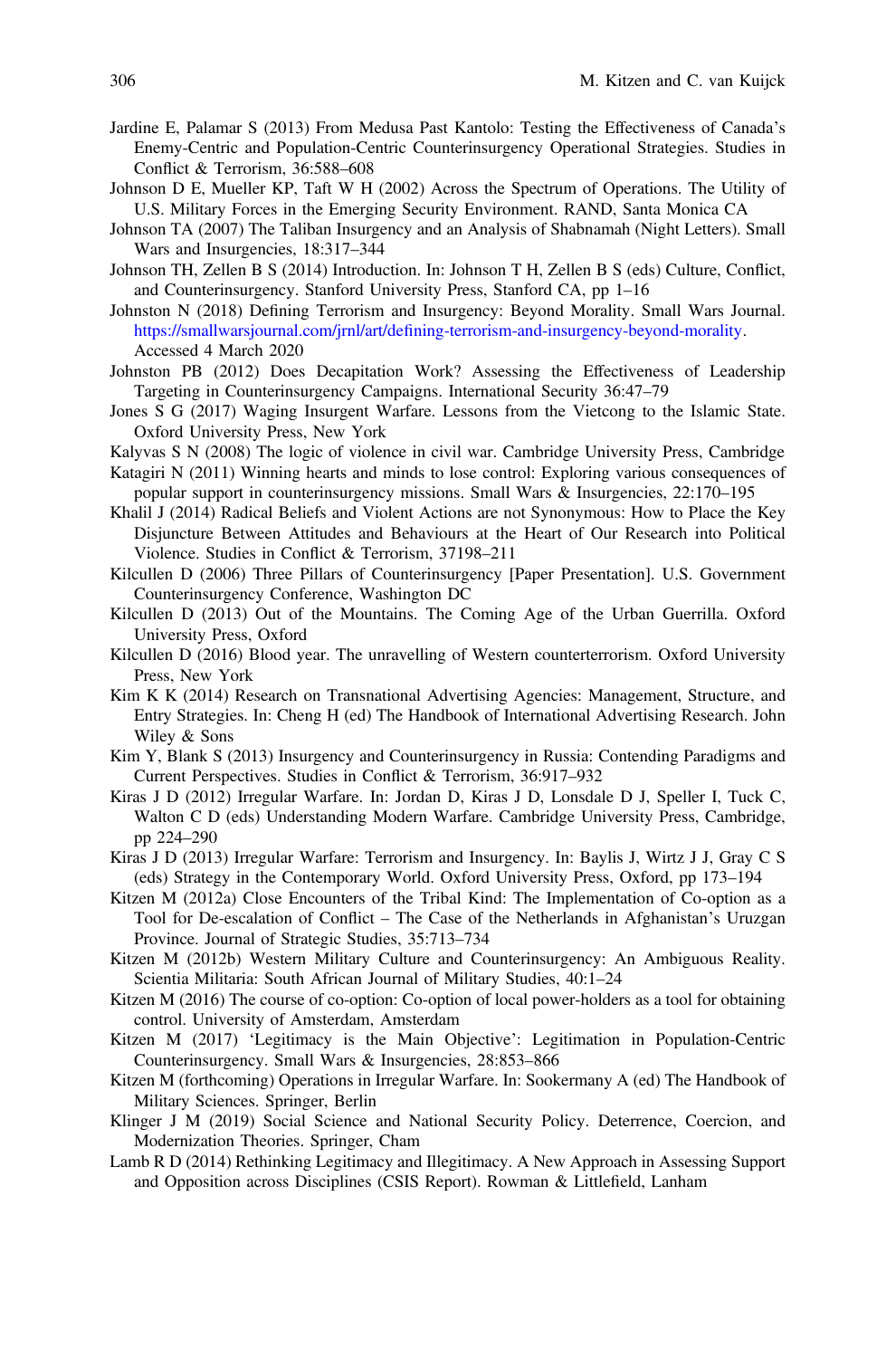- <span id="page-20-0"></span>Larsdotter K (2014) Regional Support for Afghan Insurgents: Challenges for Counterinsurgency Theory and Doctrine. Journal of Strategic Studies, 37:135–162
- Ledgerwood A, Callahan S P, Chaiken S (2014) Changing Minds: Persuasion in Negotiation and Conflict Resolution. In: Coleman P T, Deutsch M, Marcus E C (eds) The Handbook of Conflict Resolution: Theory and Practice. Jossey-Bass, San Francisco, 533–557
- Leites N, Wolf Jr C (1970). Rebellion and Authority: An Analytic Essay on Insurgent Conflicts. Markham Publishing Company, Chicago
- Lett J (1990) Emics and etics: Notes on the epistemology of anthropology. In: Headland T N, Pike K L, Harris M (eds) Emics and etics: The insider/outsider debate. Sage, Newbury Park CA, pp 127–142
- Liebman E (2019) Deterring Terrorism: A Model for Strategic Deterrence. Routledge, Oxon
- Liu W, Opotow S (2014) Aggression and Violence. Causes and Correctives. In: Coleman P T, Deutsch M, Marcus E C (eds) The Handbook of Conflict Resolution. Theory and Practice. Jossey-Bass, San Francisco CA, pp 681–707
- Long J M, Wilner A S (2014) Delegitimizing al-Qaida. Defeating an "Army Whose Men Love Death". International Security 39:126–164
- Lukes S (2005) Power: a radical view. Palgrave Macmillan, Basingstoke
- Lune H, Berg B L (2017) Qualitative Research Methods for the Social Sciences. Pearson, Essex Luttikhuis B (2018) Generating distrust through intelligence work: Psychological terror and the
- Dutch security services in Indonesia, 1945–1949. War in History, 25:151–171
- Lutz B, Lutz J (2010) Terrorism. In: Collins A (ed) Contemporary Security Studies. Oxford University Press, Oxford, pp 338–358
- Mabon S (2015) Locating Terrorism Studies. In: Kennedy-Pipe C, Clubb G, Mabon S (eds) Terrorism and Political Violence. Sage, London, pp 5–17
- Mackay A, Tatham S, Rowland L (2011) Behavioural Conflict. Why understanding people and their motivations will prove decisive in future conflict. Military Studies Press, Essex
- Mackay A, Tatham S, Rowland L (2012) The Effectiveness of US Military Information Operations in Afghanistan 2001–2010: Why RAND missed the point (Central Asia Series 12/02a). Defence Academy of the United Kingdom, Shrivenham
- Maison D (2019) Qualitative Marketing Research. Understanding Consumer Behaviour. Routledge, Oxon
- Mansfield D (2017) Understanding Control and Influence: What Opium Poppy and Tax Reveal about the Writ of the Afghan State. Areu, Kabul
- Marone F, Vidino L (2019) Destination Jihad: Italy's Foreign Fighters. International Centre for Counter-Terrorism, The Hague
- Martínez Jiménez A (2015) The problem of evil (Bachelor Thesis: El Problema del Mal), University of Oviedo, Oviedo. [https://www.researchgate.net/publication/339413359\\_El\\_](https://www.researchgate.net/publication/339413359_El_problema_del_mal) [problema\\_del\\_mal.](https://www.researchgate.net/publication/339413359_El_problema_del_mal) Accessed 5 March 2020
- Mazarr M J (2015) Mastering the Gray Zone: Understanding a Changing Era of Conflict. Strategic Studies Institute, Carlisle
- Metz S (2012a) Rethinking insurgency. In: Rich P B, Duyvesteyn I (eds) The Routledge Handbook of Insurgency and Counterinsurgency. Routledge, Oxon, pp 32–44
- Metz S (2012b) Psychology of Participation in Insurgency. Small Wars Journal. [https://](https://smallwarsjournal.com/jrnl/art/psychology-of-participation-in-insurgency) [smallwarsjournal.com/jrnl/art/psychology-of-participation-in-insurgency.](https://smallwarsjournal.com/jrnl/art/psychology-of-participation-in-insurgency) Accessed 4 March 2020
- Metz S (2017) Abandoning Counterinsurgency: Toward a More Efficient Antiterrorism Strategy. Journal of Strategic Security, 10:64–77
- Migdal J S (1988) Strong Societies and Weak States. State-Society Relations and State Capabilities in the Third World. Princeton University Press, Princeton
- Miller V N (2016) When Push Comes to Shove: A Comparative Concept Analysis of Motivation and Coercion in Nursing Education. Nursing Forum, 51:164–172
- Minoia G, Pain A (2017) Understanding Rural markets in Afghanistan (Working Paper 58). Secure Livelihoods Research Consortium, London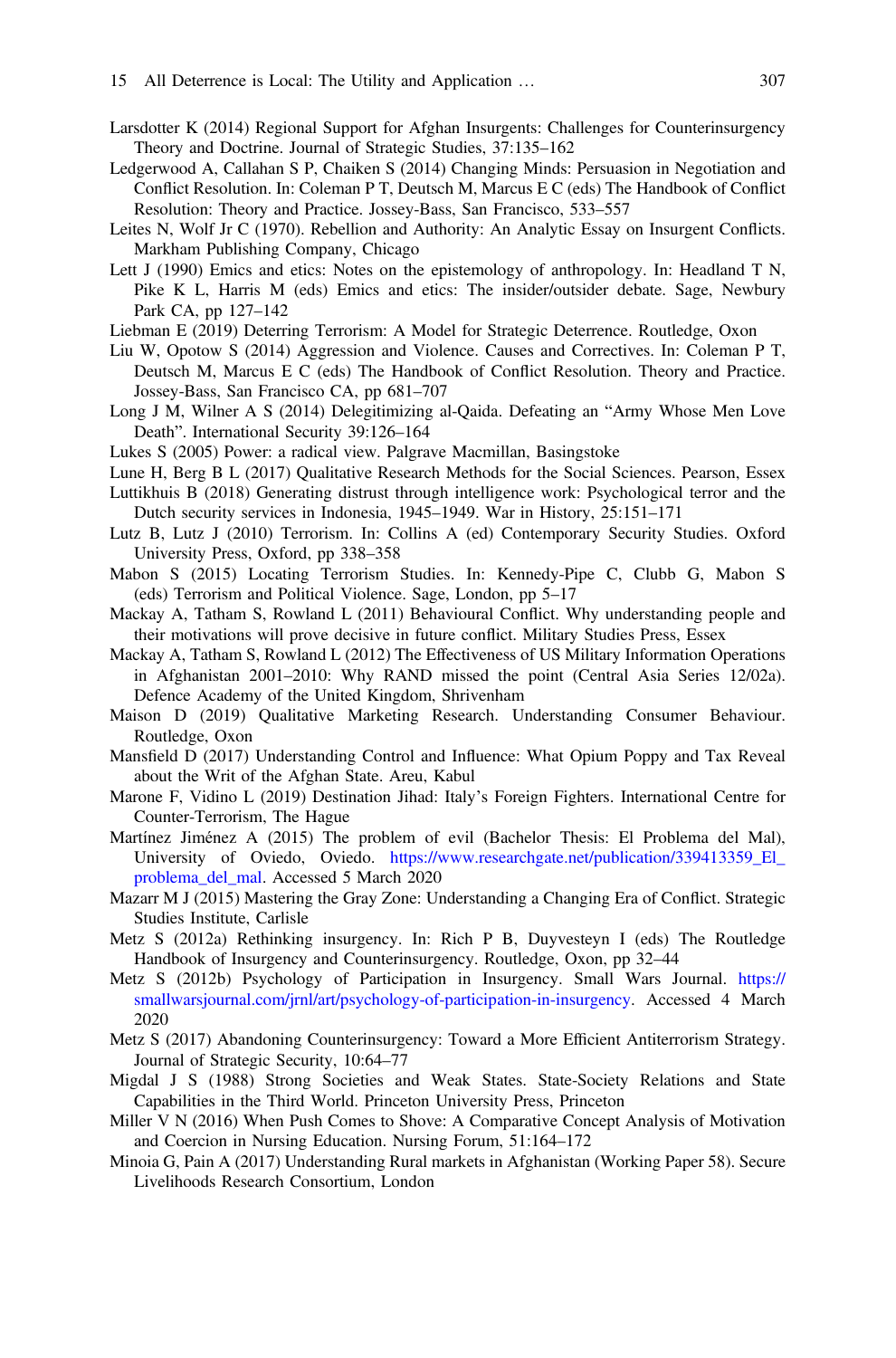- <span id="page-21-0"></span>Moghadam A, Berger R, Beliakova P (2014) Say Terrorist, Think Insurgent: Labeling and Analyzing Contemporary Terrorist Actors. Perspectives on Terrorism 8.5. [http://www.](http://www.terrorismanalysts.com/pt/index.php/pot/article/view/374/html) [terrorismanalysts.com/pt/index.php/pot/article/view/374/html.](http://www.terrorismanalysts.com/pt/index.php/pot/article/view/374/html) Accessed 4 March 2020
- Morris M W, Leung K, Ames D, Lickel B (1999) Views from Inside and Outside: Integrating Emic and Etic Insights about Culture and Justice Judgment. Academy of Management Review, 24:781–796
- Musgrave N (2015) The Root Causes of Terrorism. In: Kennedy-Pipe C, Clubb G, Mabon S (eds) Terrorism and Political Violence. Sage Publications, London, pp 103–118
- Nix J (2015) Do the Police Believe that Legitimacy Promotes Cooperation from the Public? Crime & Delinquency 1–25
- Norwegian Ministry of Foreign Affairs and Ministry of Defence (2016) A Good Ally: Norway in Afghanistan 2001–2014 (Official Norwegian Reports)
- O'Gorman R (2011) The evolutionary logic of terrorism: understanding why terrorism is an inevitable human strategy in conflict. In: Silke A (ed) The Psychology of Counter-Terrorism. Routledge, New York, pp 62–75
- Olson J M, Zanna M P (1993) Attitudes and Attitude Change. Annual Review of Psychology, 44:117–154
- Onuoha F C (2014) Why do Youth Join Boko Haram? United States Institute of Peace, Washington DC
- Ortmann G (2017) Deconstructing the Business of Terrorism (Master's Thesis). Centre Européen de Recherches Internationales et Stratégiques, Brussels
- OSCE (2018) Guidelines for Addressing the Threats and Challenges of "Foreign Terrorist Fighters" within a Human Rights Framework. OSCE Office for Democratic Institutions and Human Rights, Warsaw
- Pampinella S (2015) The Effectiveness of Coercive and Persuasive Counterinsurgency Practices since 1945. Civil Wars, 17:503–526
- Patterson W (2016) Democratic Counterinsurgents. How Democracies Can Prevail in Irregular Warfare. Palgrave Macmillan, London
- Paul C, Yeats J, Clarke C P, Matthews M (2015a) Assessing and Evaluating Department of Defense Efforts to Inform, Influence, and Persuade: Desk Reference. RAND, Santa Monica CA
- Paul C, Yeats J, Clarke C P, Matthews M, Skrabala L (2015b) Assessing and Evaluating Department of Defense Efforts to Inform, Influence, and Persuade: Handbook for Practitioners. RAND, Santa Monica CA
- Payne K (2013) Social Psychology in Classic Counterinsurgency Writing. Defence Studies, 13:80–98
- Pechenkina A O, Bennett D S (2017) Violent and Non-Violent Strategies of Counterinsurgency. JASSS, 20:1–11
- Pechenkina A O, Bausch A W, Skinner K K (2019) How do civilians attribute blame for state indiscriminate violence? Journal of Peace Research, 56:545–558
- Perloff R M (2010) The dynamics of persuasion. Communication and attitudes in the  $21<sup>st</sup>$  century. Routledge, New York
- Petit V (2019) The Behavioural Drivers Model: A Conceptual Framework for Social and Behaviour Change Programming. UNICEF, Amman
- Powers P (2007) Persuasion and Coercion: A Critical Review of Philosophical and Empirical Approaches. HEC Forum, 19:125–143
- Price B C (2012) Targeting Top Terrorists: How Leadership Decapitation Contributes to Counterterrorism. International Security 36:9–46
- Ray T (2015) Net-Centric Logistics: Complex Systems Science Aims at Moving Targets. In: Fellman P V, Bar-Yam Y, Minai A A (eds) Conflict and Complexity. Countering Terrorism, Insurgency, Ethnic and Regional Violence. Springer, New York, pp 137–146
- Reus-Smit C (2007) International Crises of Legitimacy. International Politics, 44:157–174
- Romano D (2012) Turkish and Iranian Efforts to Deter Kurdish Insurgent Attacks. In: Wenger A, Wilner A (eds) Deterring Terrorism: Theory and Practice. Stanford University Press, Stanford CA, pp 228–250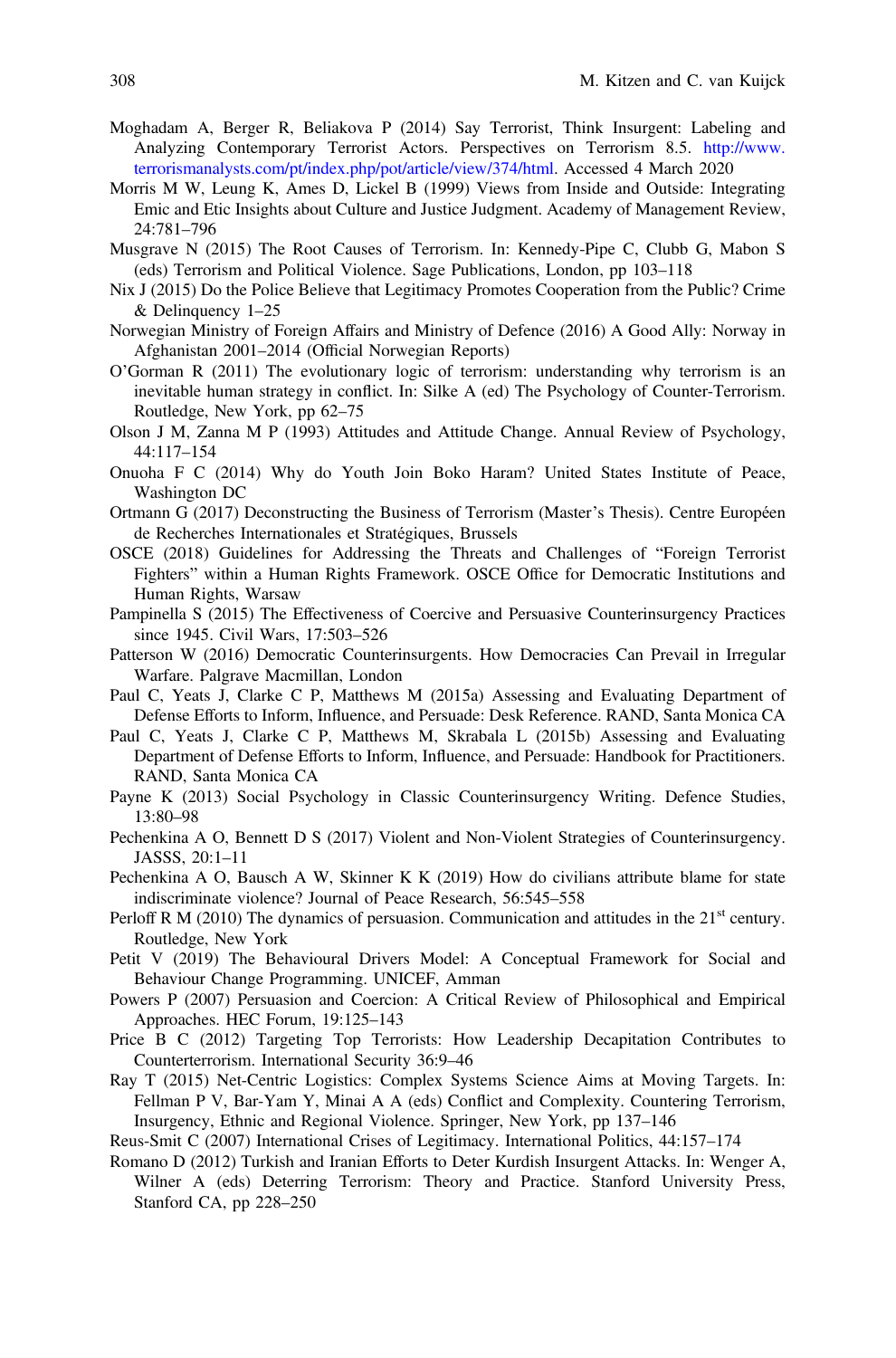- <span id="page-22-0"></span>Rossman G B, Rallis S F (2017) An Introduction to Qualitative Research. Learning in the Field. Sage Publications, Thousand Oaks CA
- Rueda M R (2017) Popular Support, Violence, and Territorial Control in Civil War. Journal of Conflict Resolution, 61:1626–1652
- Schmid A P (2011) The Routledge Handbook of Terrorism Research. Routledge, Oxon
- Schram P (2019) Managing Insurgency. Journal of Conflict Resolution, 63:2319–2353
- Schutte S (2015) Geography, Outcome, and Casualties: A Unified Model of Insurgency. Journal of Conflict Resolution, 59:1101–1128
- Secure Livelihoods Research Consortium (2017) Understanding Rural Markets in Afghanistan (Policy Briefing 27). Secure Livelihoods Research Consortium, London
- Silverman D (2019) What Shapes Civilian Beliefs about Violent Events? Experimental Evidence from Pakistan. Journal of Conflict Resolution, 63:1460–1487
- Suchman M C (1995) Managing Legitimacy: Strategic and Institutional Approaches. Academy of Management Review, 20:571–610
- Tatham S (2015a) The Solution to Russian Propaganda is not EU or NATO Propaganda but Advanced Social Science to Understand and Mitigate its Effect in Targeted Populations (Policy Paper No. 4). National Defence Academy of Latvia, Riga
- Tatham S (2015b) Using Target Audience Analysis to Aid Strategic Level Decisionmaking. Strategic Studies Institute, Carlisle PA
- Tatham S, Giles K (2015) Training Humans for the Human Domain. Strategic Studies Institute, Carlisle PA
- Tatham S, Le Page R (2014) NATO Strategic Communication: More to be Done? (Policy Paper No. 1). National Defence Academy of Latvia, Riga
- The Soufan Group (2015). Foreign Fighters: An Updated Assessment of the Flow of Foreign Fighters into Syria and Iraq. The Soufan Group, New York
- Toros H (2008) ''We Don't Negotiate with Terorrists!': Legitimacy and Complexity in Terrorist Conflicts. Security Dialogue, 39:407–426
- Treadwell J (2018) Doing Ultrarealist Ethnography: Romanticism and Running with the Riotous (While Buying Your Round). In: Rice S K, Maltz M D (eds) Doing Ethnography in Criminology. Discovery through Fieldwork. Springer, Cham, pp 289–302
- Ucko D H (2016) 'The People are Revolting': An Anatomy of Authoritarian Counterinsurgency. Journal of Strategic Studies, 39.1:29–61
- Unal M C (2016) Terrorism versus Insurgency: A Conceptual Analysis. Crime, Law and Social Change 66.1:21–57
- UNSC (2018) Letter dated 7 November 2018 from the Chair of the Security Council Committee pursuant to resolutions 751 (1992) and 1907 (2009) concerning Somalia and Eritrea addressed to the President of the Security Council. UN Doc S/2018/1002
- Vale G (2019) Women in Islamic State: From Caliphate to Camps. International Centre for Counter-Terrorism, The Hague
- Van Kuijck C (2017) Delegitimising the Adversary: Understanding Actor and Audience Analysis as a Tool to Influence and Persuade. In: Ducheine P A L, Osinga F P B (eds) NL Arms: Netherlands Annual Review of Military Studies 2017. Winning Without Killing: The Strategic and Operational Utility of Non-Kinetic Capabilities in Crises. TMC Asser Press, The Hague
- Warren R P (2016) Ideological Motivations of Arab Foreign Fighters as Insurgents and Terrorists: From 1980s Afghanistan to the Syrian Insurgency. In: Romaniuk S N, Webb S T (eds) Insurgency and Counterinsurgency in Modern War. CRC Press, Boca Raton FL, pp 53–72
- Wenger A, Wilner A (2012) Deterring Terrorism: Theory and Practice. Stanford University Press, Stanford
- Wilner A (2010a) Delegitimising Terrorism: A better way to counter radicalization and recruitment in the west. AIMS
- Wilner A (2010b) Targeted Killings in Afghanistan: Measuring Coercion and Deterrence in Counterterrorism and Counterinsurgency. Studies in Conflict & Terrorism, 33.4:307–329